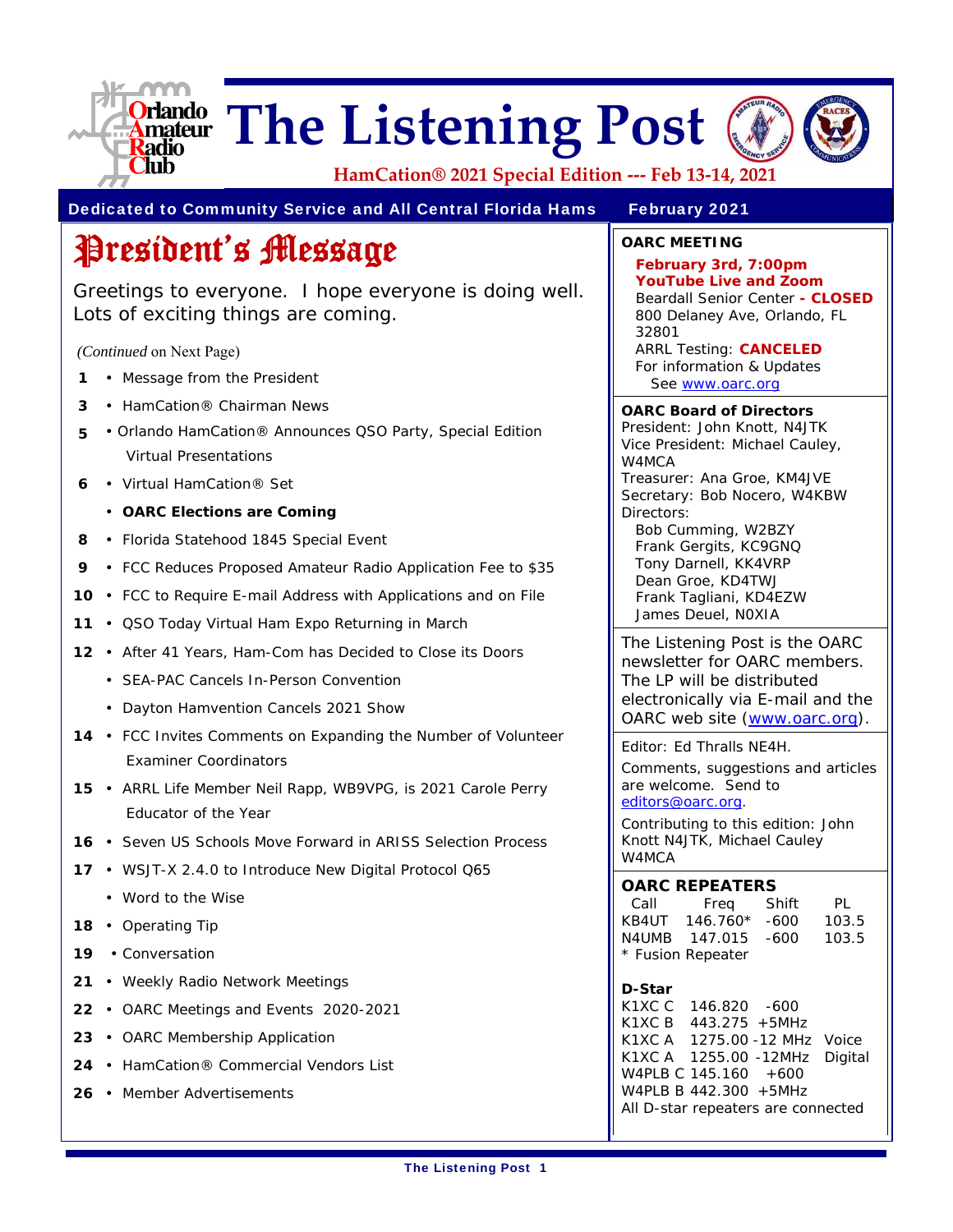# From the President's Desk (*Continued* from Previous Page)

Let me start out by welcoming Dick DiVittorio W4QKP as our new Members Ad Manager. Dick was licensed in the early 80s as a novice, KG4QKP. He spent most of his operating time on 40 & 10 meters CW. He upgraded to Tech and to General in the late 80s. He became interested in AMSAT and enjoyed the "birds" for many years as well as VHF terrestrial work. Dick has served as the OARC Field Day Station Captain and Field Day Chairman for a couple of years. He became the OARC "Ham of the Year" and was honored to be made a life member of OARC during the 1990s. Dick has served as the HamCation® Vice Chairman during HamCation's® last year at the Orange County Convention Center and was the HamCation® Chairman for the first two years HamCation® was at the Central Florida Fairgrounds. Dick changed his call to W4QKP a couple of years ago and currently enjoys D-Star and works 40m from his home in the Lake Nona area.

I am thrilled to have Dick onboard as he is knowledgeable in the advertising area and will do a great job as our Ad manager. You can contact Dick via e-mail at ddivittorio@oarc.org or LP\_ads@oarc.org and it will go directly to Dick. It is great to get re-connected from past or even current members who have been inactive. I hope we will see Dick at future meetings, Field Day, and HamCation® again soon.

At the last Board meeting, the board discussed, and we agreed that we are going to go ahead and move forward in planning for Field Day 2021. We agreed to continue planning on having Field Day as normal for this year and if COVID-19 is still an issue in June, we will cancel when it is warranted. I will ask for volunteers to Chair and staff the Field Day Committee?

Coming up at the March meeting, we will start the process in creating a slate of nominees who want to be considered for a board position at our annual election meeting in April. Please see my separate article on the elections.

At the February Meeting our presenter will be John Kruk, N9UPC. John is the National Sales Manager for Yaesu USA. John was supposed to be our presenter in January but had fallen ill right before our meeting and could not make it. He has recovered and agreed to do his presentation at our February meeting. I look forward to a most interesting topic he will be presenting. Our February virtual meeting is on Wednesday February 3rd at 7pm.

73 . John Knott, <code>N4JTK</code>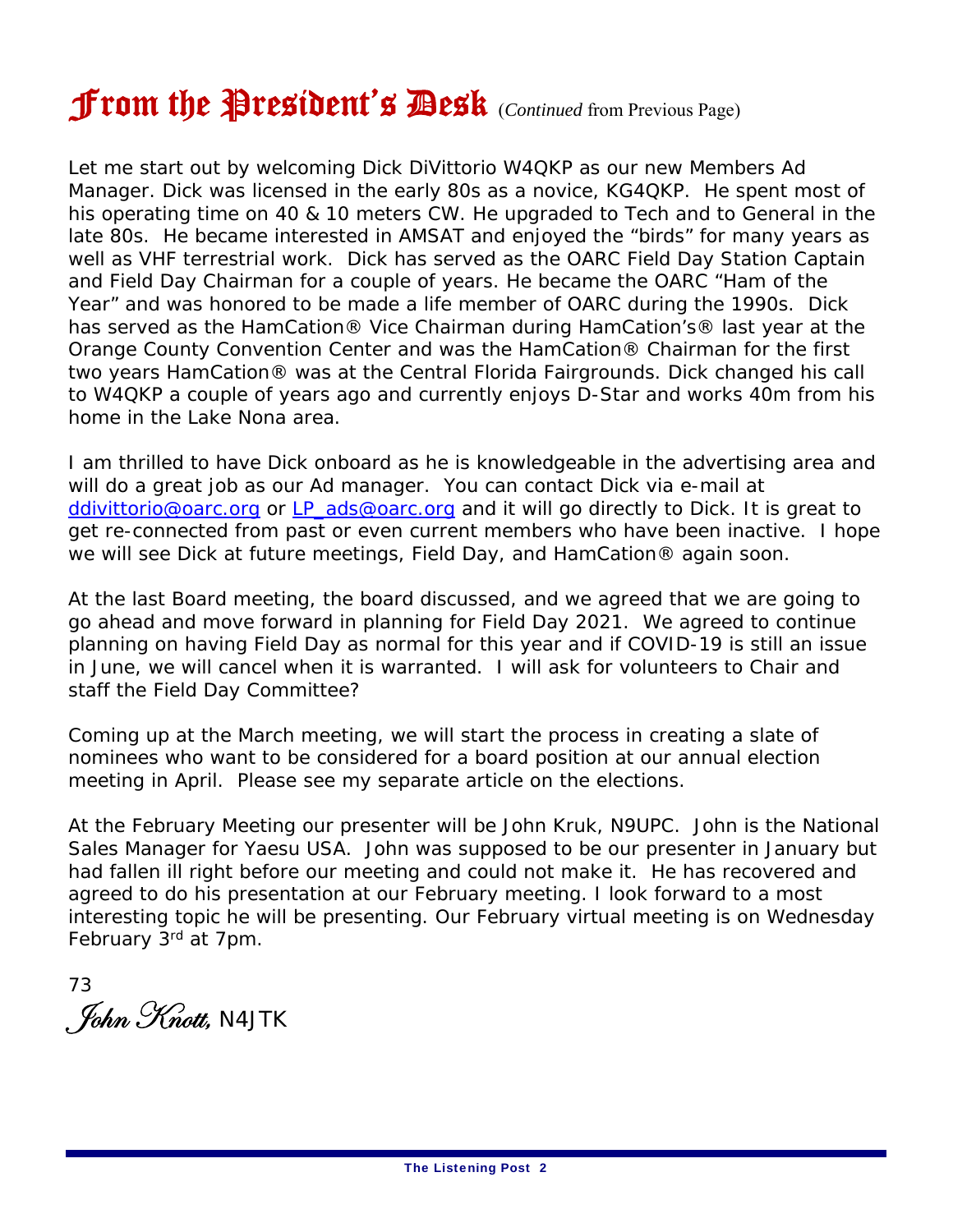## **HamCation® Chairman News**

**(by Michael Cauley, W4MCA)**

Greetings Everyone

I hope everyone is still staying safe.

Have you checked out the awesome prizes being offered this year? Well, you might want to. We have just added another sponsor and will be adding more prizes to the list this coming week.

Wondering how you can get in on winning some of these prizes? There are 2 ways:

- 1. Register and attend a Webinar.
- 2. Purchase Prize Tickets

When you attend at least one webinar you will get one entry into the prize drawing. You **do not** get an entry into the prize drawing for every webinar you attend.

For a \$5 donation, you can purchase prize tickets. All proceeds from the Ticket sales will go toward donations to local clubs.

Prize drawings will occur:

 February 13, 2021 at 11am, 12pm, 1pm, 2pm, and 3pm EDT February 14, 2021 at 11am, 12pm, 1pm, 2pm, and 3pm EDT

You do not need to be Present to Win.

We will be doing live prize drawings every hour via Facebook live

www.facebook.com/hamcation

https://www.hamcation.com/hamcation-tickets

Have you purchased you HamCation® 2021 Special Edition Lanyard yet? We have only limited stock of these, and they are going fast.

For an \$8 donation, which includes shipping, you can be wearing the best-looking lanyard of 2021. Get yours now at HamCation.com!

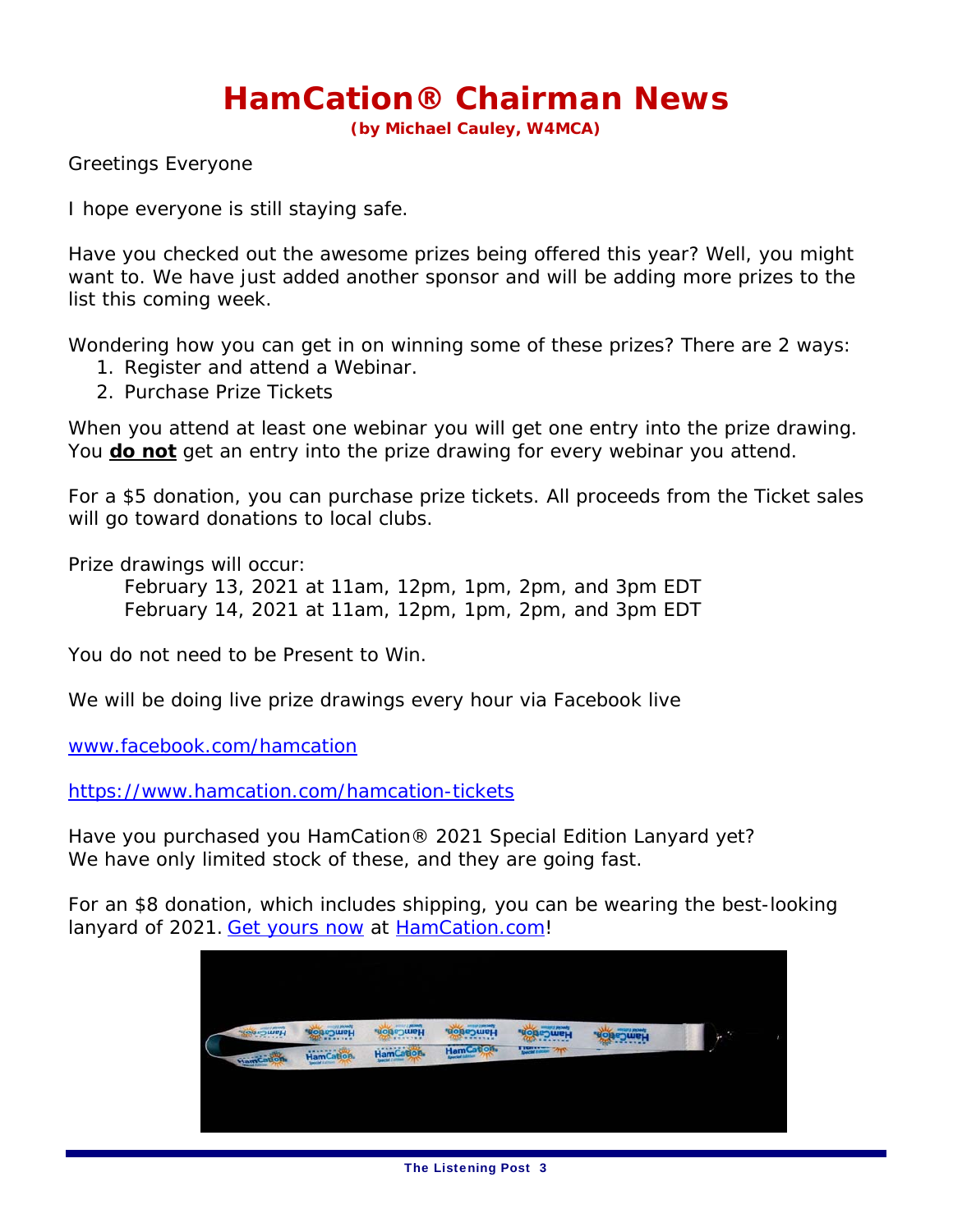Remember all proceeds from these sales go toward donations to local clubs. You are not just helping HamCation®; you are helping your local clubs.

Now let's talk about some of our great Webinars we have scheduled.

- February 13<sup>th</sup> and 14<sup>th</sup>, 2021 from 10am to 4pm EST
- They are divided into 4 categories: Vendors, Technology, Contesting, and Youth

Here are just some of the great webinars we have scheduled:



- You must register to attend a webinar. We are using the ZOOM platform.
- All webinars will also be live streamed to YouTube.
- Now the great news all the webinars are FREE to attend.
- https://www.hamcation.com/forums-speakers

Please keep an eye on our website for more information. It is being updated regularly with new content.

73's Michael Cauley 2021 HamCation® Special Edition General Chair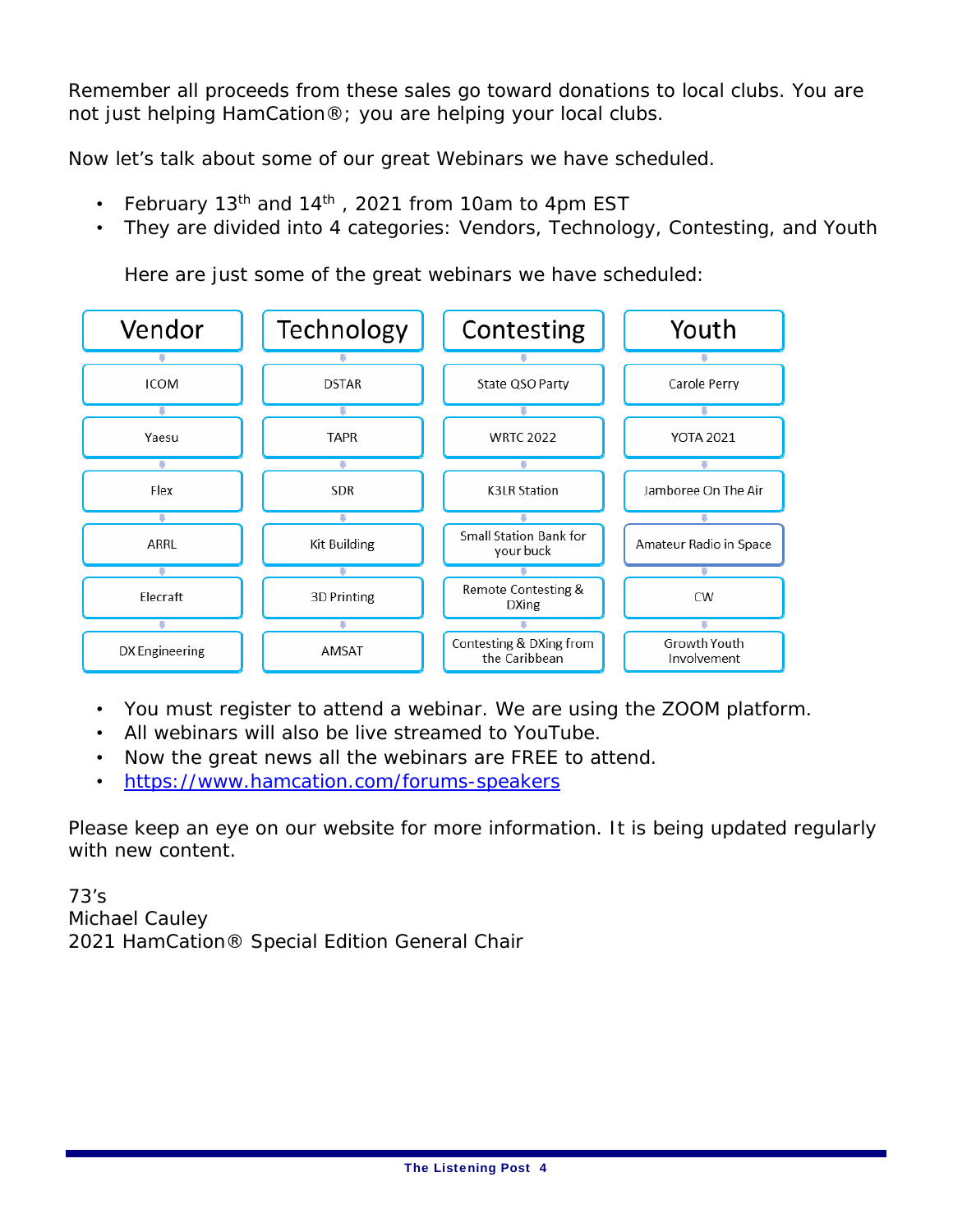# **Orlando HamCation® Announces QSO Party, Special Edition Virtual Presentations**

#### **(The ARRL Letter for January 21, 2021)**

Orlando HamCation has announced it will sponsor the HamCation QSO Party over the February 13 - 14 weekend (UTC), "to create a fun way for amateurs to celebrate the

Orlando HamCation experience over the air." The HamCation QSO Party will be a 12-hour event on HamCation weekend. HamCation 2021 was to host the ARRL National Convention, which now will take place in 2022.

"The QSO party will replicate the camaraderie and social experience of attending HamCation and provide a way to have fun on the radio, since HamCation 2021 will not be held due to COVID-19," the HamCation QSO Party Committee said. The HamCation QSO Party will run from 1500 UTC on February 13 until 0300 UTC on February 14. It will be a CW and SSB operating event on 80, 40, 20, 15, and 10 meters. Any station may work any other station.



Categories will be High Power (more than 100 W output), Low Power (100 W output or less, but greater than 5 W), and QRP (5 W output or less). All participants will be single operators; there is no multioperator category. The exchange will be your name and state/province/country, and the outside temperature at your location. "We are including temperature at your QTH as a way of highlighting Orlando's mild February weather," the committee said.

Nine HamCation special event stations with  $1 \times 1$  call signs will be on the air with combined suffixes spelling out HamCation (e.g., K4**H**, W4**A**, K4**M**, etc). Each contact will count as one point, and stations may be worked once on each band and mode. Entrants will report their scores on www.3830Scores.com; no logs are required. Final results will be based on the information submitted to the website.

Station guest operators must use their own call signs and submit their scores individually. Plaques and certificates will be awarded.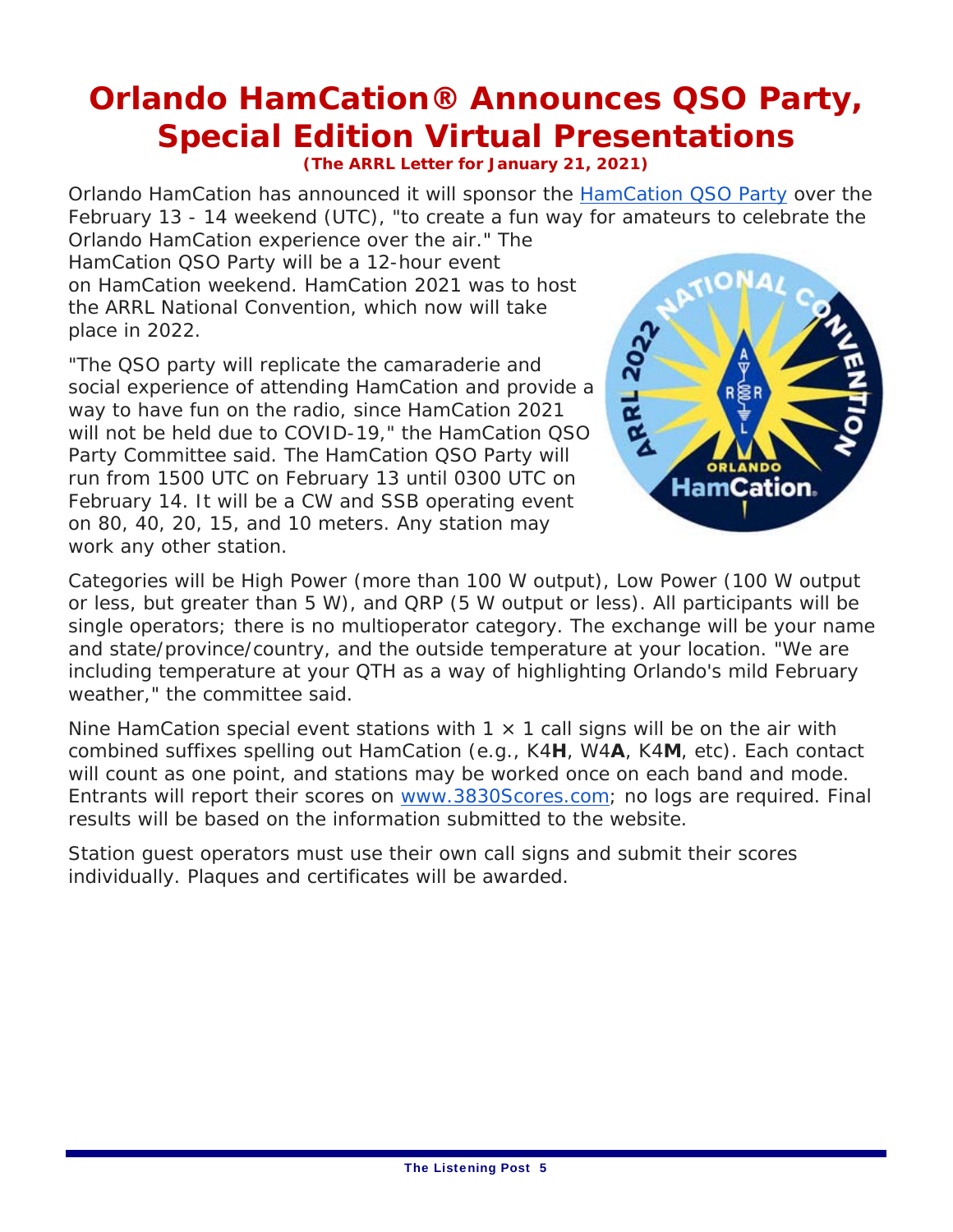# **Virtual HamCation® Set**

**(The ARRL Letter for January 21, 2021)**

The Orlando HamCation Special Edition online event over the February 13 - 14 weekend will take the place of what would have been the HamCation 2021 in-person show.

The online event will include youth, technology, contesting, and vendor webinar tracks. ARRL will also present two webinars on Saturday, February 13. They are:

- ARRL Member Forum at 1 PM EST, moderated by ARRL Southeastern Division Director Mickey Baker, N4MB.
- Amateur Radio Emergency Service (ARES®) presentation at 3 PM EST, moderated by ARRL Director of Emergency Management Paul Gilbert, KE5ZW. The ARES presentation will include panelists from ARRL Section Emergency Coordinators in Florida.

Live, online prize drawings are also scheduled during the HamCation Special Edition online event.

### **OARC ELECTIONS ARE COMING (John Knott, N4JTK)**

The OARC Bylaws state that the Annual Meeting of the members of the Corporation shall be held in the month of April of each year. The purpose of the annual meeting is the election of the officers and directors of the Corporation, and for other purposes as determined by the board.

In March, a Nominating Committee will be selected. The Nominating Committee will gather the names of everyone who is interested in becoming an officer or director. The names will be added to the slate and presented to the membership at the end of the Membership meeting in March. I will announce who the Nominating Committee Chairman is at the February Meeting. This person's contact information will be provided so that you may submit your name as a candidate.

To be considered for a position on the board, you must:

- A voting member in good standing for at least 1 year prior to the Annual meeting.
- Be at least 18 years of age or older.
- Submit your name to the Nominating Committee Chairman before the close of business at the March OARC Membership meeting.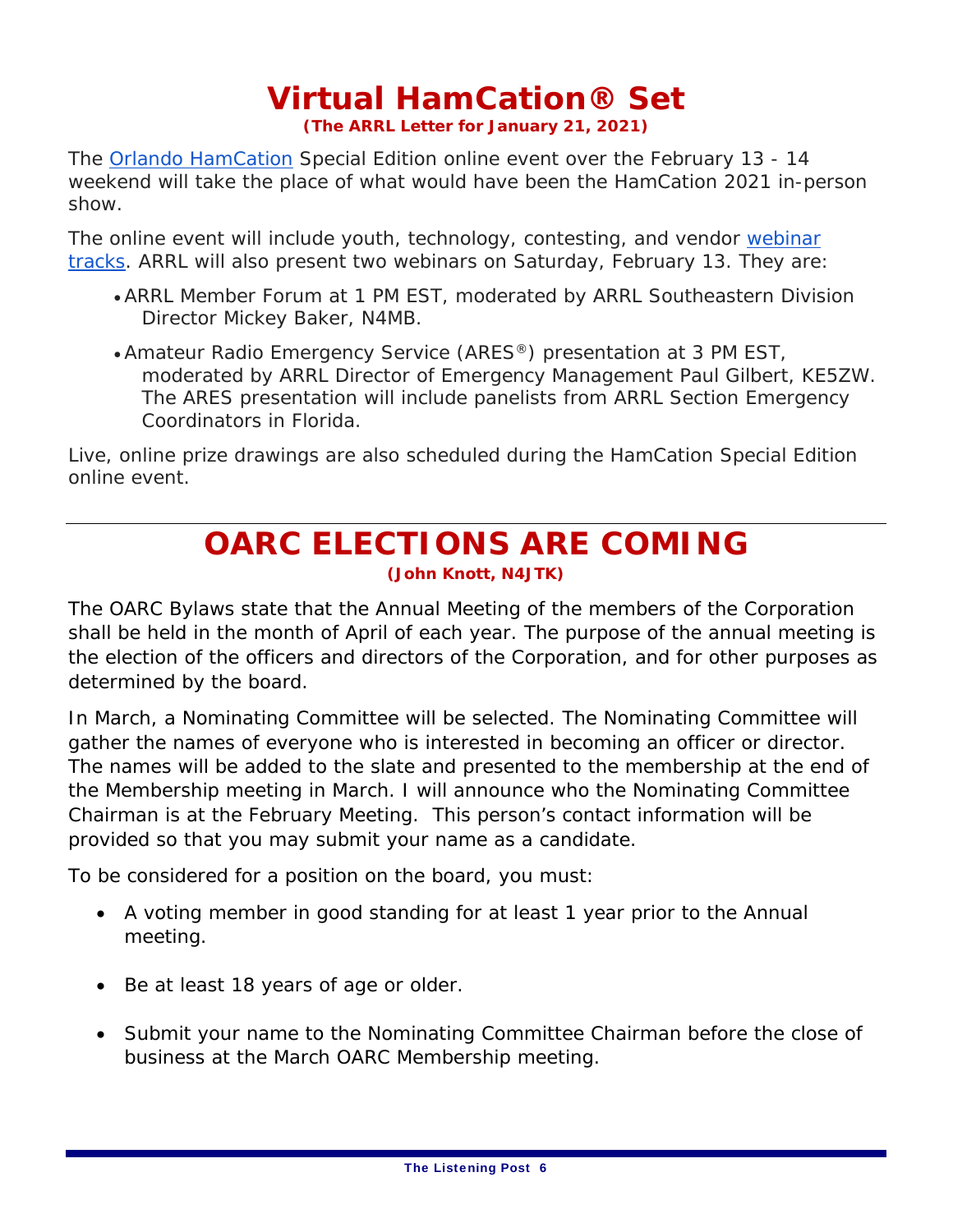Below are the Duties of the Officers:

1. **President**. The President shall be responsible for the coordination and supervision of the work of the other Officers and any employees, agents, professional advisors, and consultants. The President shall appoint a Property Manager and a Repeater Manager each having duties as defined in ARTICLE VIII. He/she may sign, execute, and deliver on the name of the corporation all deeds, mortgages, bonds, contracts and other instruments when specifically authorized by the Board, except in cases where items are expressly delegated by these By-Laws or the Board to some other Officer or agent. He/she may perform such other duties as may be assigned by the agent. He/she may perform such other duties as may be assigned by the Board. Unless otherwise provided by the Board or these By-Laws, he/she shall preside, when present, at all meetings.

2. **Vice President**. The Vice President shall perform such duties as may be assigned by the Board or the President. In the absence of the President, or in the event of his/her death, inability or refusal to act, shall perform all duties of the President, and when so acting, shall have all of the powers of and be subject to all of the restrictions of the President as set forth in these By-Laws.

3. **Secretary**. The Secretary shall keep the minutes of all meetings, see that notices are duly given as required by law or these By-Laws, and be the custodian of the Corporate records. He/She shall see that the books, reports, statements and all other documents and records required by law are properly kept and filed and kept available to the Board on request.

4. **Treasurer**. The Treasurer shall have charge and custody of and be responsible for all funds, securities, notes, contracts, deeds, and other indices of title and valuable assets of the Corporation. He/She shall receive and give receipt for moneys payable to the Corporation and deposit all moneys in such depositories as shall be selected by the Board. He/She shall cause such funds to be dispersed by check or draft, signed as the Board may require, and be responsible for the accuracy of the amounts of, and cause to be preserved proper vouchers for, all moneys dispersed. He/She shall have the right to require from time-to-time reports or statements giving such information as he/she may require with respect to any and all financial transactions of the Corporation. He/She shall keep or cause to be kept at such place as the Board shall designate, correct records of the moneys, business, and transactions of the Corporation, and exhibit them to any Officer or Director. He/She shall render to the Board, whenever requested, an account of the financial condition of the Corporation and of all of his/her transactions as treasurer, and as soon as may be possible after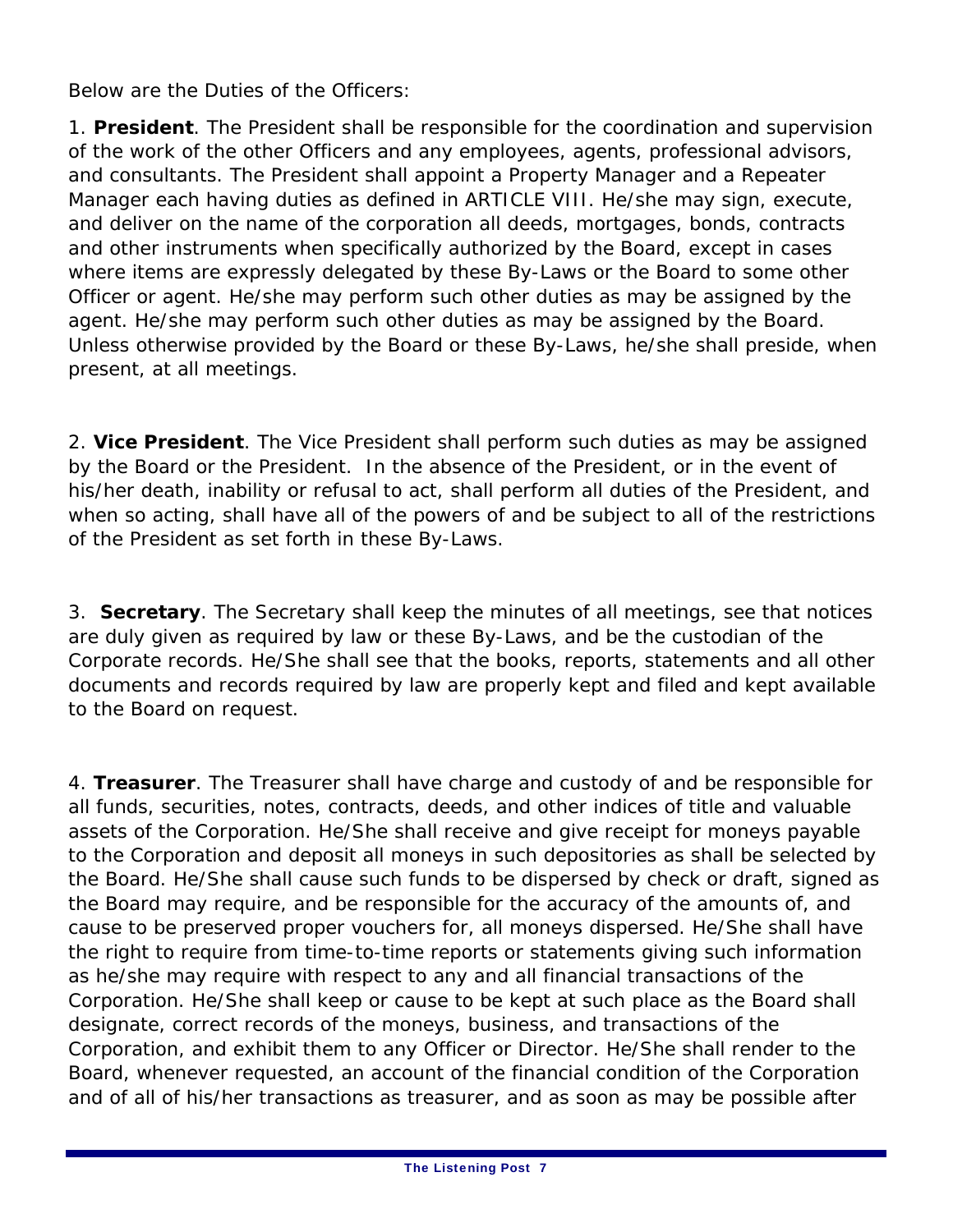the close of the fiscal year, make and submit to the Board a like report for such fiscal year, and lay before each Annual Meeting, the financial statements of the Corporation. The Treasurer is to be bonded at Club expense.

We welcome any member who meets the qualifications to hold either an Officer or Directors position to run, but I do ask that before submitting your name to please take a second and reflect for a moment that you are able to commit the time that is needed to fulfill the position that you are seeking. The above information about the duties of the officers is straight from the by-laws. What it does not say is the amount of time it does take to run the club. I have stated this many times before a nominating period, be ready to **WORK**. Be ready to spend time on e-mail, the phone, reflecting, communicating (yes, this is an area where people on any board fail first) make sure you have fresh batteries in your thinking cap because this club does not need members of the board just occupying space and wanting to be on the board for prestige. It must have willing, ready, capable, and motivated individuals to run this corporation.

A Board position is not for everyone, we know that. But this club has a lot of opportunities for members to step up and help. So even if a Board position is not something that you are interested in but still want to give the club a hand in something, send me an e-mail. Call me. Text me. Let me know. I have lots of ideas that this club can do, I just do not have the time to do it all, but one of you could be the perfect fit, but I would not know that unless you let me know. Much like Dick just did as our Ad Manager.

### **Florida Statehood 1845 Special Event (John Knott, N4JTK)**

Coming up on March 3, 2021 the State of Florida will celebrate its 176<sup>th</sup> year as the 27<sup>th</sup> state of the Union. To celebrate this, Lake Monroe Amateur Radio Society has asked the Orlando Amateur Radio Club and other neighboring clubs to assist them in running a weeklong amateur radio special event.

A committee has been formed and is in the early stages of planning, with much work that still needs to be done in a short amount of time. The special event callsign will be **W4F.** This will be a "work from home" special event.

A website will be developed and announced where you can sign up. The operations of the special event will be 10am – 10pm with 2-hour time slots with no more than three operators on a band (CW; SSB; Digital Modes)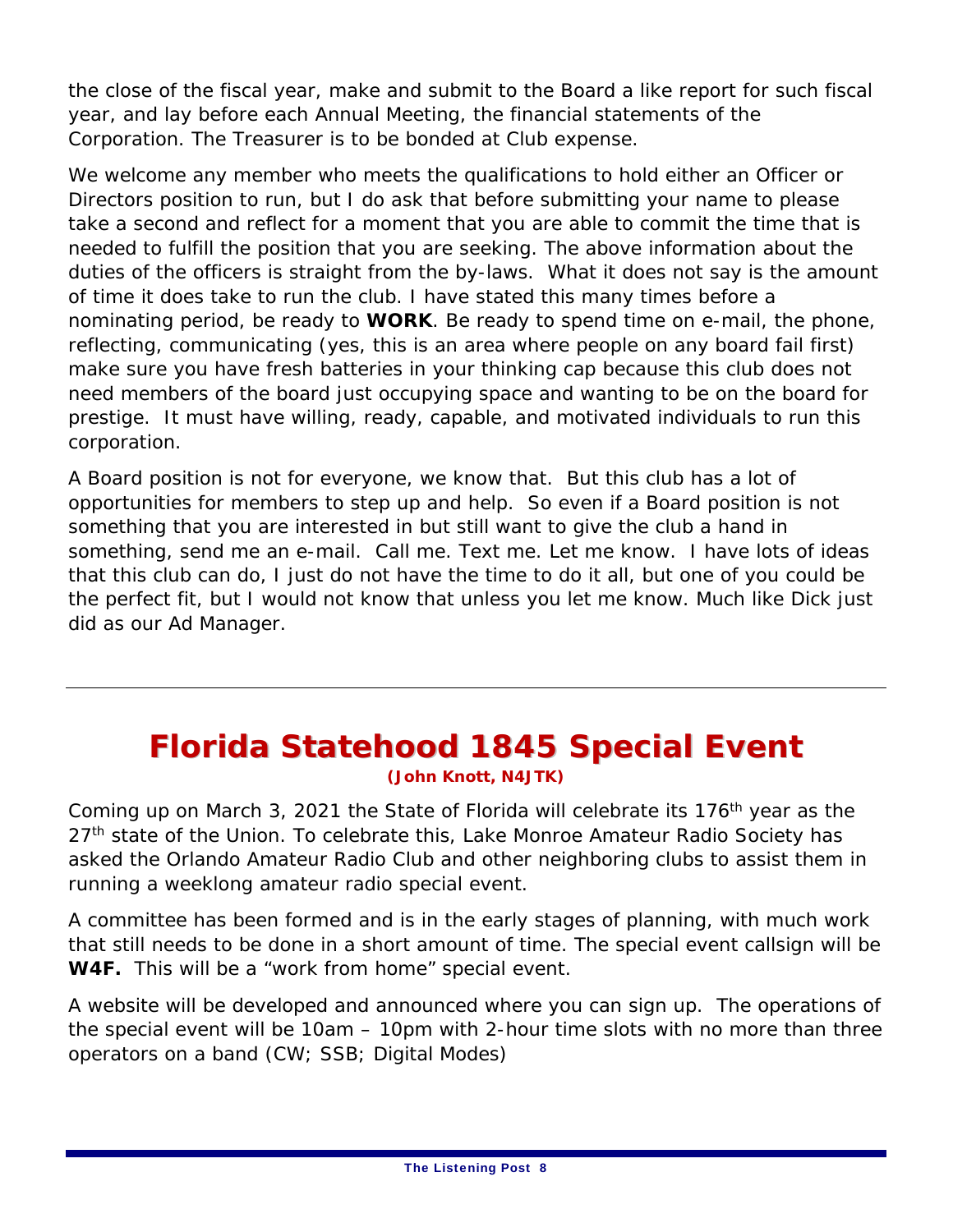We want this to be a **fun event**. An event that even the most novice of radio operators **will have fun and learn**. The concept is to make as many contacts as possible and to come and join the fun with us in Florida!

Florida has taken a huge hit in the economy because of COVID. With what we hope will turn out to be a light at the end of this long, long tunnel called COVID and the recent release of a vaccination, it is time to start planting a seed in the minds of all our friends to the north about what a great place Florida is to visit, especially in the winter.

We are still working on the details of the exchange to be given. The committee is in contact with the governor's office and they have been incredibly supportive of the idea. We are negotiating with a score keeper and a way to issue certificates.

For now, clear your calendars (there is something more important to do than work) and watch for more information as it becomes available. My next update on this subject will hopefully include a way to sign up as an operator.

Since we are still in the initial planning of this event, details are subject to change.

### **FCC Reduces Proposed Amateur Radio Application Fee to \$35 (The ARRL Letter for January 7, 2021)**

The FCC has agreed with ARRL and other commenters that its proposed \$50 fee for certain amateur radio applications was "too high to account for the minimal staff involvement in these applications." In a *Report and Order* (*R&O*), released on December 29, the FCC scaled back to \$35 the fee for a new license application, a special temporary authority (STA) request, a rule waiver request, a license renewal application, and a vanity call sign application. All fees are per application. Administrative updates, such as a change of mailing or e-mail address, are exempt.

ARRL had filed comments opposing the FCC's \$50 fee and application fees and urged its members to follow suit.



As the FCC noted in its *R&O*, although some commenters supported the proposed \$50 fee as reasonable and fair, "ARRL and many individual commenters argued that there was no cost-based justification for application fees in the Amateur Radio Service." The fee proposal was contained in a *Notice of Proposed Rulemaking* (*NPRM*) in MD Docket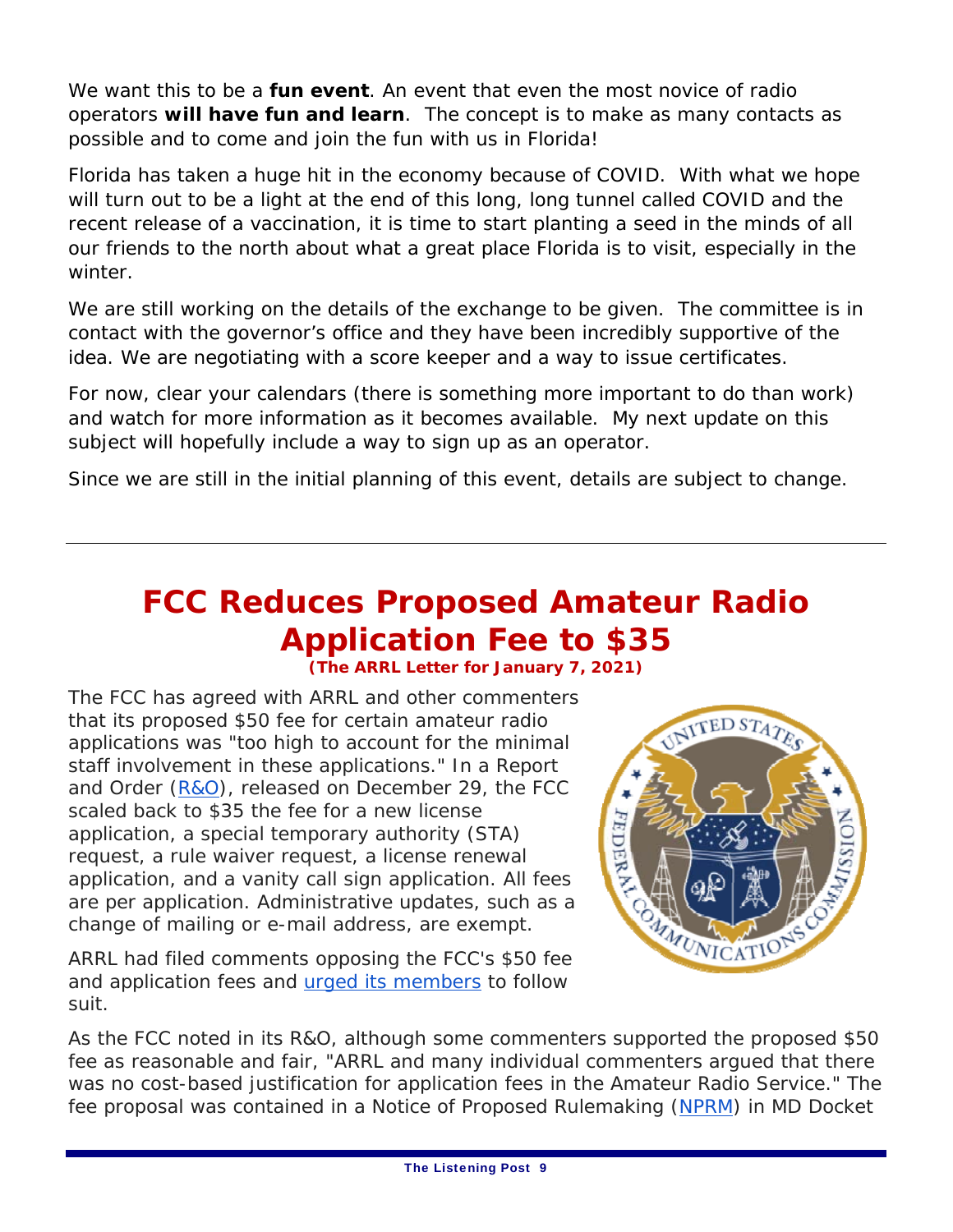20-270, which was adopted to implement portions of the "Repack Airwaves Yielding Better Access for Users of Modern Services Act" of 2018 -- the so-called "Ray Baum's Act."

"After reviewing the record, including the extensive comments filed by amateur radio licensees and based on our revised analysis of the cost of processing mostly automated processes discussed in our methodology section, we adopt a \$35 application fee, a lower application fee than the Commission proposed in the *NPRM* for personal licenses, in recognition of the fact that the application process is mostly automated," the FCC said in the *R&O*. "We adopt the proposal from the *NPRM* to assess no additional application fee for minor modifications or administrative updates, which also are highly automated."

The FCC turned away the arguments of some commenters that the FCC should exempt amateur radio licensees. The FCC stated that it had no authority to create an exemption "where none presently exists." The FCC also disagreed with those who argued that amateur radio licensees should be exempt from fees because of their public service contribution during emergencies and disasters.

"[W]e are very much aware of these laudable and important services amateur radio licensees provide to the American public," the FCC said, but noted that specific exemptions provided under Section 8 of the so-called "Ray Baum's Act" requiring the FCC to assess the fees do not apply to amateur radio personal licenses. "Emergency communications, for example, are voluntary and are not required by our rules," the FCC noted. "[W]hile the value of the amateur service to the public as a voluntary noncommercial communications service, particularly with respect to providing emergency communications, is one of the underlying principles of the amateur service, the amateur service is not an emergency radio service.'"

The Act requires that the FCC switch from a congressionally mandated fee structure to a cost-based system of assessment. The FCC proposed application fees for a broad range of services that use the FCC's Universal Licensing System (ULS), including the Amateur Radio Service, which had been excluded previously. The 2018 statute excludes the Amateur Service from annual *regulatory* fees, but not from *application* fees.

The effective date of the fee schedule has not been established. Read more.

### **FCC to Require E-mail Address with Applications and on File (The ARRL Letter for January 7, 2021)**

Effective on June 29, 2021, amateur radio licensees and candidates must provide the FCC with an e-mail address on all applications. If no e-mail address is included, the FCC may dismiss the application as "defective." On September 16, the FCC adopted a *Report and Orde*r (*R&O*) in WT Docket 19-212 on "Completing the Transition to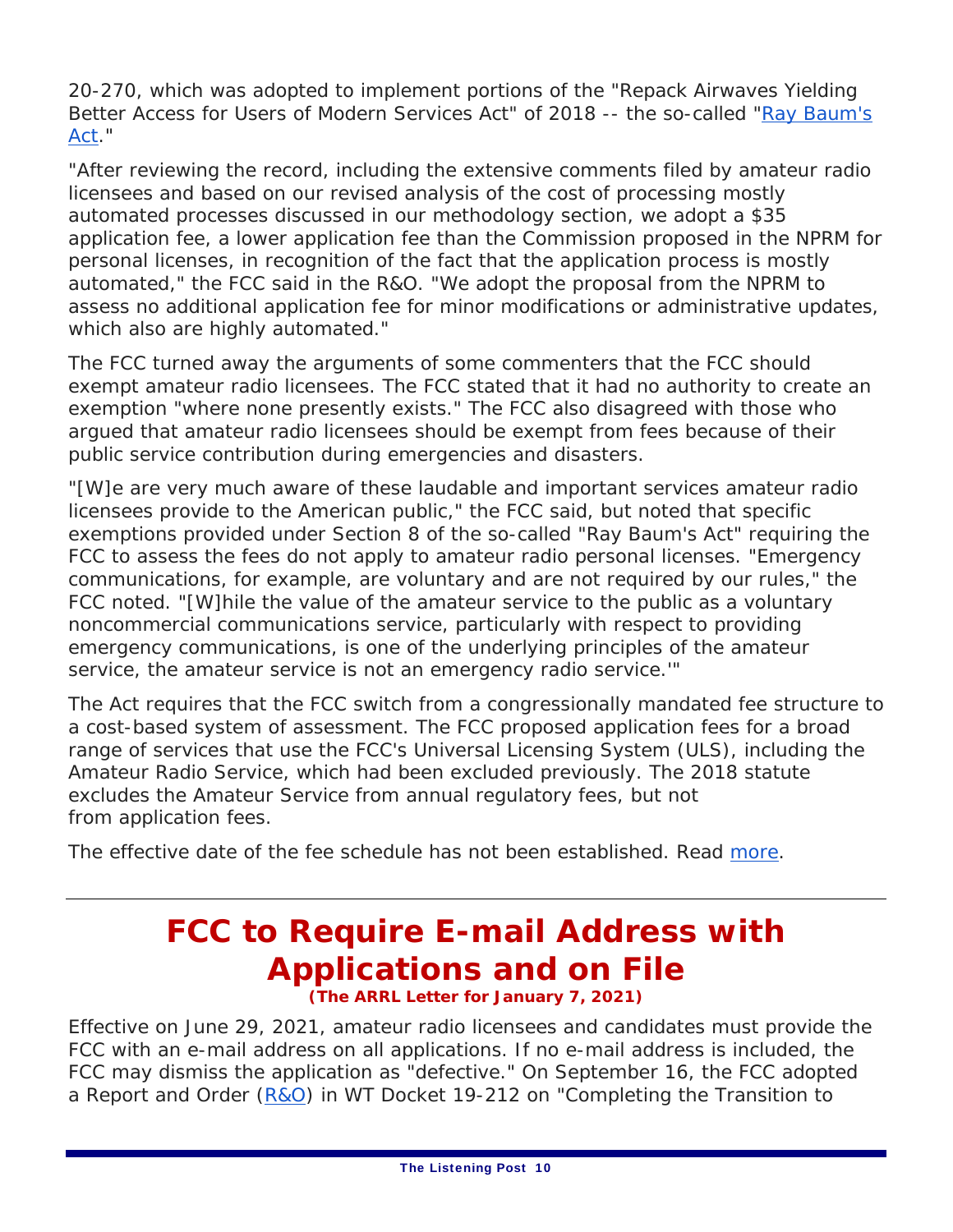Electronic Filing, Licenses and Authorizations, and Correspondence in the Wireless



Radio Services," which appeared on December 29 in the *Federal Register*. The FCC has already begun strongly encouraging applicants to provide an e-mail address and will e-mail a link to an official electronic copy of the license once it's granted.

While many, if not most, amateurs already have provided an e-mail to the FCC, this also will become a requirement. Under Section 97.21 of the new rules, as amended, the holder of a valid amateur radio station license "must apply to the FCC for a modification of the license grant as necessary to show the correct mailing and e-mail address, licensee name, club name, license trustee name, or license custodian name." For a club or military recreation station license, the

application must be presented in document form to a club station call sign administrator who must submit the information to the FCC in an electronic batch file.

Under new Section 97.23, as amended, each license must show the grantee's correct name, mailing address, and e-mail address. "The e-mail address must be an address where the grantee can receive electronic correspondence," the revised rule will state. "Revocation of the station license or suspension of the operator license may result when correspondence from the FCC is returned as undeliverable because the grantee failed to provide the correct e-mail address."

Licensees can log into the ULS License Manager System with their FRN and password to update their FCC license record, including adding an e-mail address. For questions or password issues, call the CORES/FRN Help Line, (877) 480-3201 (Monday - Friday, 1300 - 2300 UTC) or reset the password on the FCC website. Read more.

# *QSO Today* **Virtual Ham Expo Returning in March**

**(The ARRL Letter for January 7, 2021)**

The *QSO Today* Virtual Ham Expo will return March 13 - 14 for a full 48 hours, *QSO Today* host Eric Guth, 4Z1UG/WA6IGR, announced this week. ARRL is a *QSO Today* Expo Partner. Guth said the inaugural *QSO Today* Expo last August attracted more than 16,000 attendees, and he anticipates that the March 2021 event will be even more successful.

The upcoming *QSO Today* Virtual Ham Expo will feature new speakers and presenters, panel discussions, and kit-building workshops among other activities. Guth pointed out that

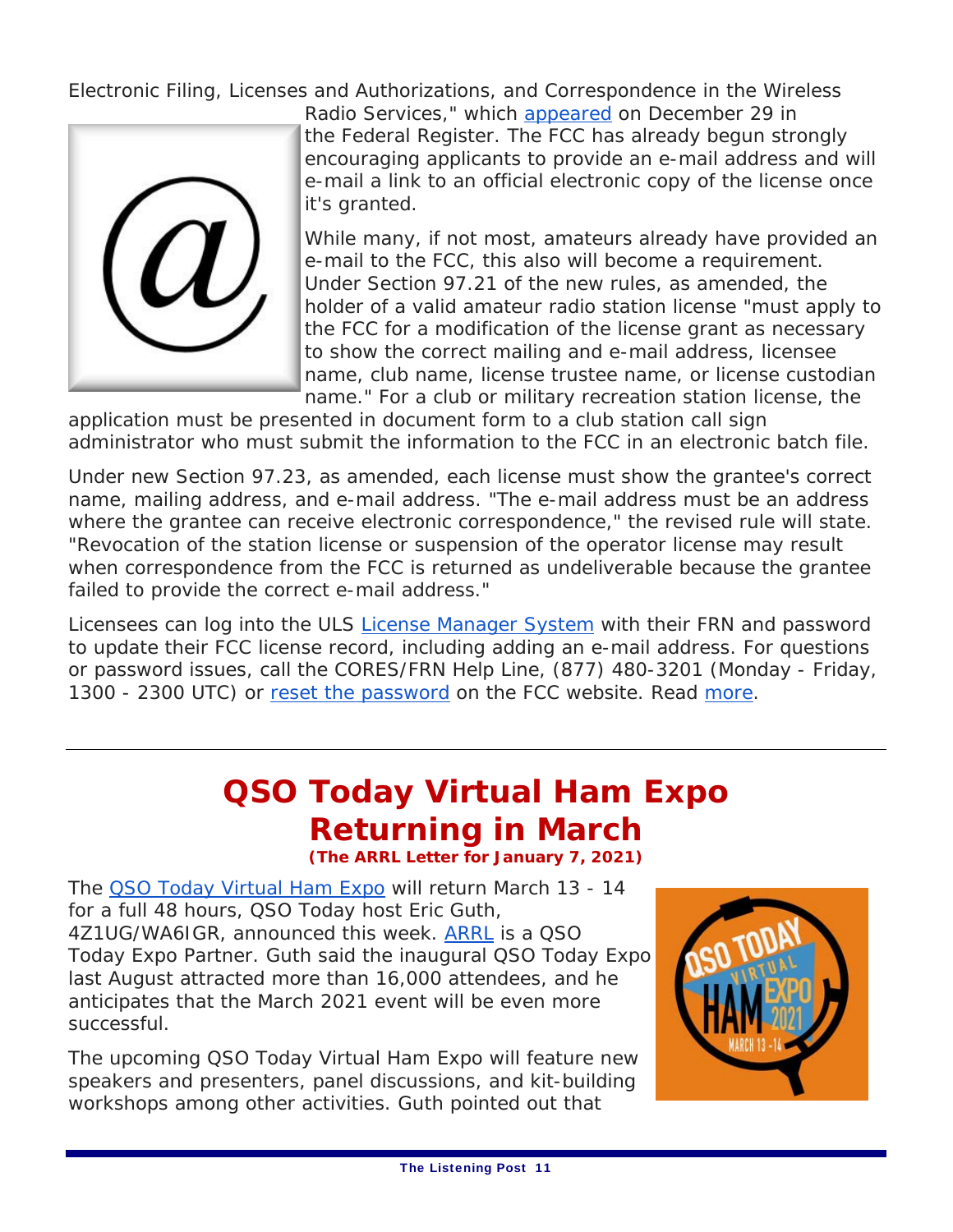attendees can log in from anywhere. While he anticipates a good turnout by those who typically attend such ham radio events, the virtual Expo also offers an opportunity for those concerned about pandemic travel restrictions as well as for those who don't typically attend in-person events.

"At our last Expo, we found that 60% of attendees don't go to in-person national conferences, and 40% don't attend state or local events," Guth said, noting that distance and the high cost of travel and lodging were the most oft-cited reasons.

Registration is required, and to help cover the costs of staging this event, there will be a charge to attend. Advance tickets are \$10 (\$12.50 at the "door") and include entry for the live, 2-day show as well to the 30-day on-demand period. At the Expo, visitors can:

- Learn from a line-up of such well-known ham radio personalities as Bob Allphin, K4UEE, on "My Favorite DXpeditions to DXCC Top 10 Most Wanted;" Michael Foerster, W0IH, on "Using the Arduino in Your Shack," and Ron Jones, K7RJ, on "3D Printer Basics."
- Take part in live virtual kit-building workshops. (Kits will be available for



- purchase and delivered to attendees in time for the Expo.)
- Walk through the virtual exhibit hall to visit an array of amateur radio vendors and see live demonstrations of the latest equipment. This show will leverage newer video technology to provide a better experience for attendees to engage with exhibitors.

Those planning to attend the Expo may take

advantage of new speaker calendar technology to create their own calendar of presentations in their time zones, which can be saved to a Google or Outlook calendar.

Registrants may return over the 30 days following the live event to catch speakers and presentations missed during the live period, as well as to explore and re-engage exhibitor offerings.

"The *QSO Today* Virtual Ham Expo has all of the familiar hallmarks of an in-person hamfest, including opportunities to connect and learn," ARRL Product Development Manager Bob Inderbitzen, NQ1R, said. Read more.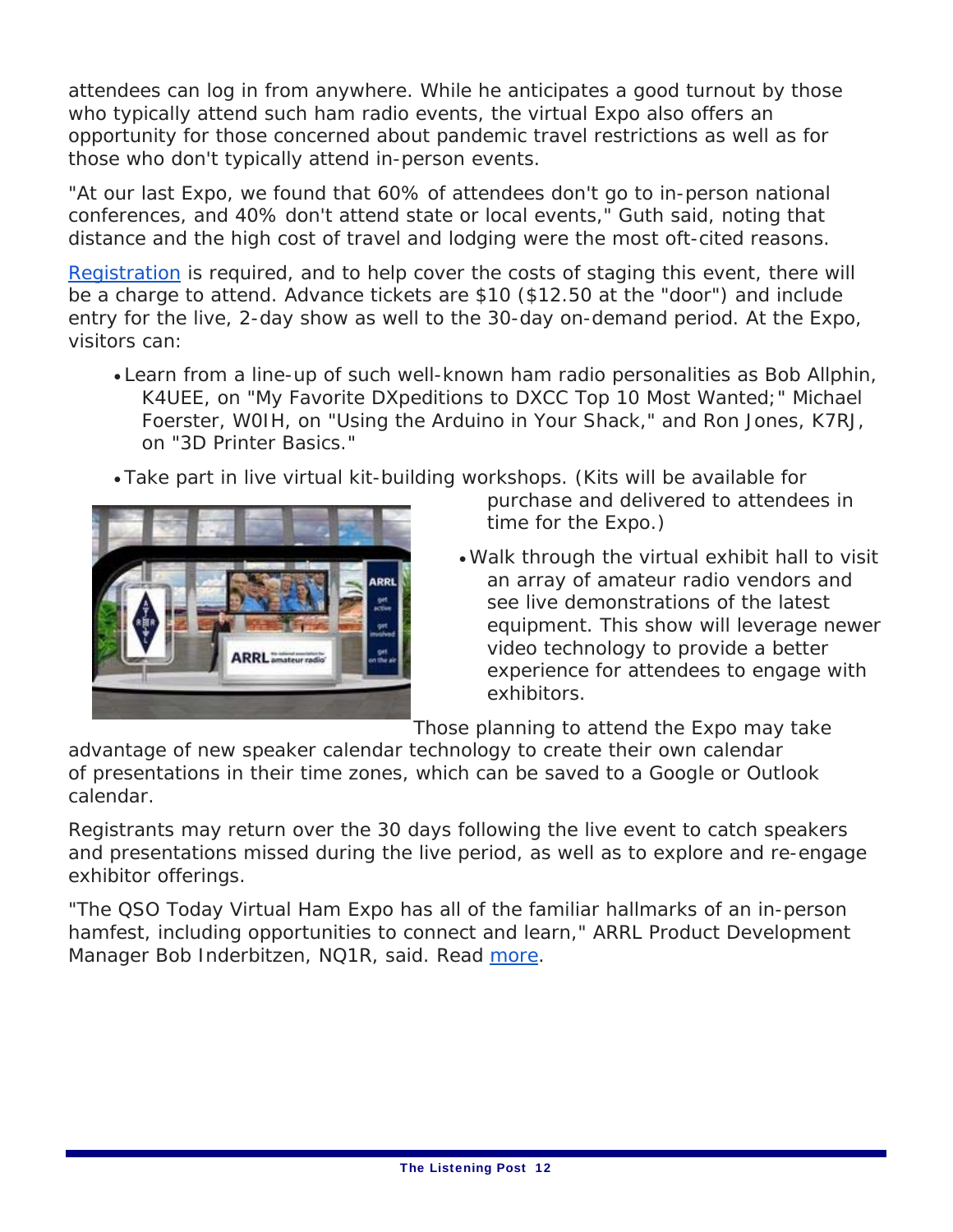# **After 41 Years, Ham-Com has Decided to Close its Doors**

**(The ARRL Letter for January 7, 2021)** 

Ham-Com President Bill Nelson, AB5QZ, cited difficulties caused by the COVID-19 pandemic and the rising costs of putting on a show. "The decision was not made lightly, but the safety and wellness of our volunteers, vendors, clubs, presenters, and attendees is our paramount concern," Nelson said on the Ham-Com website. Ham-Com has been held each June at the Plano Event Center in Plano, Texas. "We sincerely thank each and every person for their support over the past years."

### **SEA-PAC Cancels In-Person Convention (The ARRL Letter for January 7, 2021)**

\_\_\_\_\_\_\_\_\_\_\_\_\_\_\_\_\_\_\_\_\_\_\_\_\_\_\_\_\_\_\_\_\_\_\_\_\_\_\_\_\_\_\_\_\_\_\_\_\_\_\_\_\_\_\_\_\_\_\_\_\_\_

SEA-PAC, designated as the 2021 ARRL Northwestern Division Convention, will not take place as an in-person gathering this June. "The SEA-PAC Executive Committee has been closely monitoring the continuing COVID-19 pandemic situation and has determined that the safest course of action for all is to cancel the 2021 in-person event," SEA-PAC 2021 Chair John Bucsek, KE7WNB, announced this week. "This decision was based on the uncertainties of more COVID outbreaks, vaccine availability to all, and the probable social distancing requirements. But most important, it is based on our genuine concern for the health and safety of you, the attendees, vendors, and presenters. We firmly believe that providing our ham radio community with a safe and quality convention experience is paramount." Bucsek said the SEA-PAC Committee is exploring alternative online and on-air activities.

### **Dayton Hamvention Cancels 2021 Show (The ARRL Letter for January 14, 2021)**

Dayton Hamvention<sup>®</sup> has been canceled for the second year.

"Unfortunately, several setbacks in the recovery from the COVID-19 pandemic make



necessary the difficult decision to cancel Hamvention 2021," a January 11 announcement from the Hamvention Executive Committee said. Sponsored by the Dayton Amateur Radio Association (DARA), Hamvention was set to take place May 21 - 23 in Xenia, Ohio.

"Hundreds of volunteers have been working to do everything necessary to bring this Hamvention to the many amateur radio enthusiasts and vendors who support the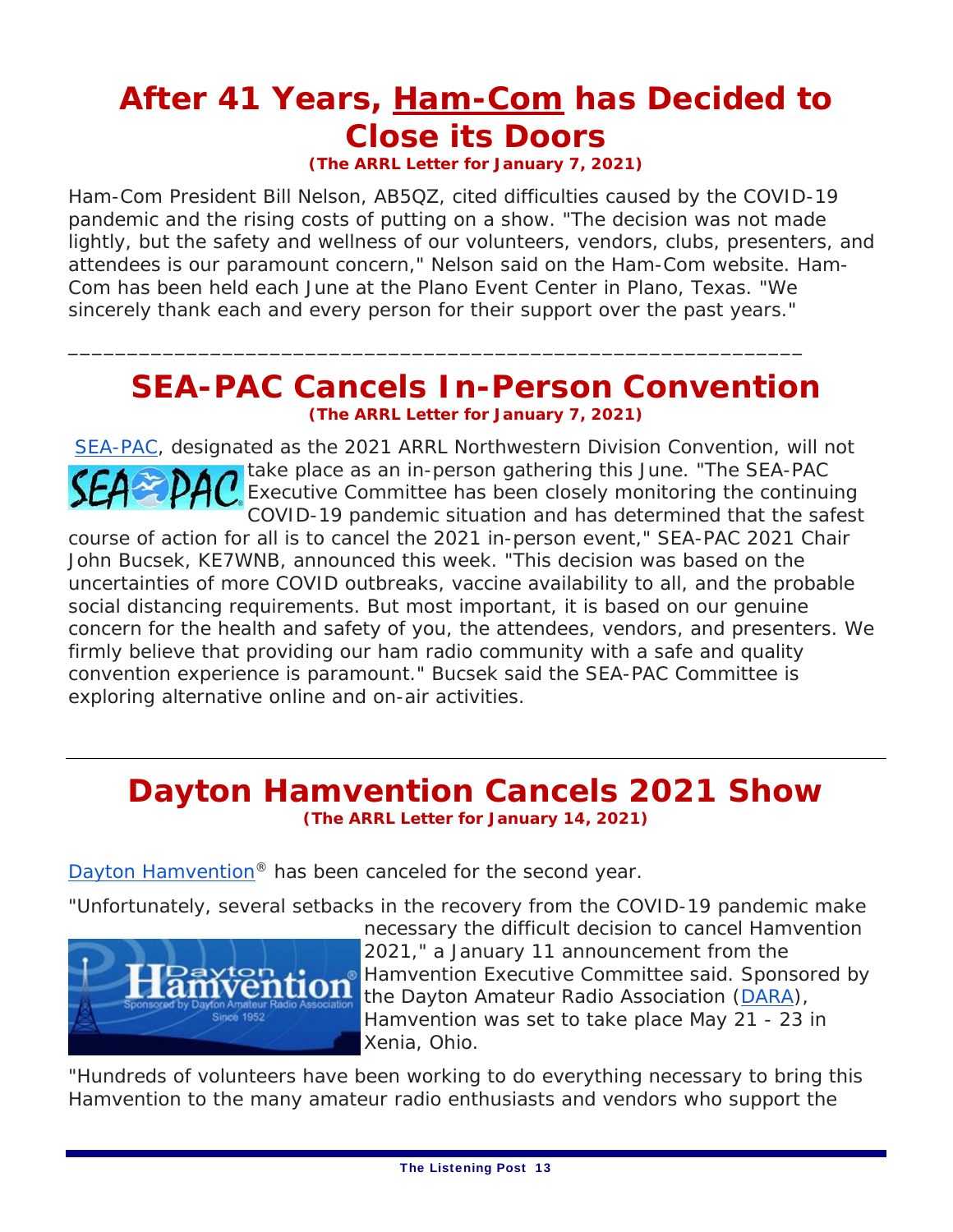Dayton Hamvention," the committee continued. "Vaccine distribution both in the United States and around the world is lagging behind what was planned. In addition, the emergence of a more communicable form of the COVID-19 virus increases the potential for further public health problems in the next few months. We make this difficult decision for the safety of our guests and vendors." Tickets deferred last year will be deferred again until 2022.

The Hamvention Committee hinted at a QSO party for Hamvention weekend. In November, Hamvention had announced that "The Gathering" would be the theme for the 2021 show.

Hamvention is the largest annual amateur radio gathering in the US, and was the host of the ARRL National Convention for its last event, held in 2019. The ARRL Hamfest and Convention Calendar includes a searchable database that includes other canceled in-person events.

### **FCC Invites Comments on Expanding the Number of Volunteer Examiner Coordinators (The ARRL Letter for January 14, 2021)**

In a January 5 *Public Notice*, the FCC requested comments on whether the current 14 Volunteer Examiner Coordinators (VECs) are sufficient to facilitate the efforts of their accredited Volunteer Examiners (VEs) in administering amateur radio examinations, or whether it should authorize up to five additional VECs. Comments are due by February 5, and reply comments are due by February 19. After Congress authorized it to do so, the FCC adopted rules in 1983 to allow volunteers to prepare and administer amateur radio examinations, and it established the system of VECs and VEs. The ARRL VEC is the largest of the 14 VECs in the US.



"VECs introduced consistency into the volunteer examiner program by centralizing accreditation of volunteer examiners, coordinating the dates and times for scheduling examinations, and managing the various administrative tasks arising from examinations," the FCC said. Authorized VECs may operate in any of the 13 VEC regions, but must service at least one region. The FCC pointed out that some VECs now offer remote examinations.

"The Commission has long maintained 14 VECs and now seeks to consider whether they continue to serve the evolving needs of the amateur community, or whether there are unmet needs that warrant considering expanding the number of VECs," the FCC said.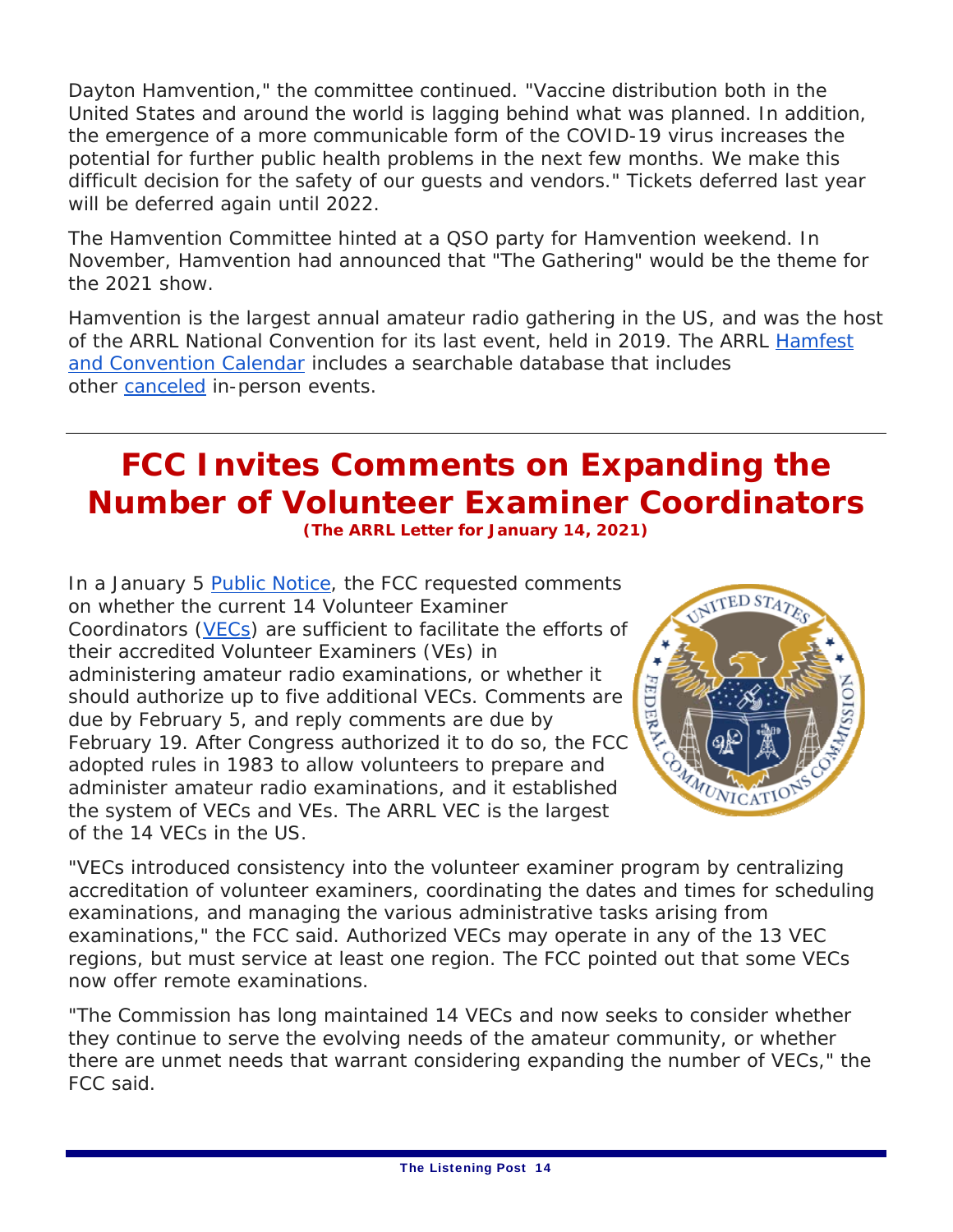#### **The FCC** *Public Notice* **provided questions for framing comments:**

- Are the existing 14 VECs sufficient to coordinate the efforts of Volunteer Examiners in preparing and administering examinations for amateur radio operator licenses, or are additional VECs needed?
- What needs are currently being met, and which needs, if any, are not?
- If the FCC were to allow additional VECs, how many more would be needed to satisfy existing Amateur Radio Service license examination needs? (The FCC indicated that it would likely cap the number of additional VECs at five.)
- Given that VECs use a collaborative process to create examination question pools and volunteer examination administration protocols, would additional VECs enhance or hinder this process?
- How would increasing the number of VECs address the unmet needs, if any, of the amateur radio community, and what obstacles or complications could result from increasing the number of VECs?

Interested parties may file short comments on WT Docket No. 21-2 via the FCC's Electronic Comment Filing Service (Express). Visit the FCC's "How to Comment on FCC Proceedings" page for information on filing extended comments.

### **ARRL Life Member Neil Rapp, WB9VPG, is 2021 Carole Perry Educator of the Year (The ARRL Letter for January 14, 2021)**

Orlando HamCation® has announced that ARRL Life Member Neil Rapp, WB9VPG, of Bloomington, Indiana, is the 2021 recipient of the Carole Perry Educator of the Year Award. The award recognizes an outstanding individual contribution in educating and advancing youth in amateur radio. It was first awarded in 2018 to its namesake,



Carole Perry, WB2MGP, in honor of her work as an educator teaching students about ham radio. Rapp was ARRL 2004 Professional Educator of the Year. He's an Assistant Central Division Director and an ARRL VEC certified examiner.

An educational professional for more than 28 years, Rapp currently teaches chemistry at Bloomington High School South. He's also the school's amateur radio club sponsor and has introduced 3,600 students and parents to amateur radio through his involvement in the organization. Among his educational achievements, he was able to send an experiment involving protein crystallization to the International Space Station (ISS). He also mentored 2013 *Amateur Radio Newsline* Young Ham of the Year and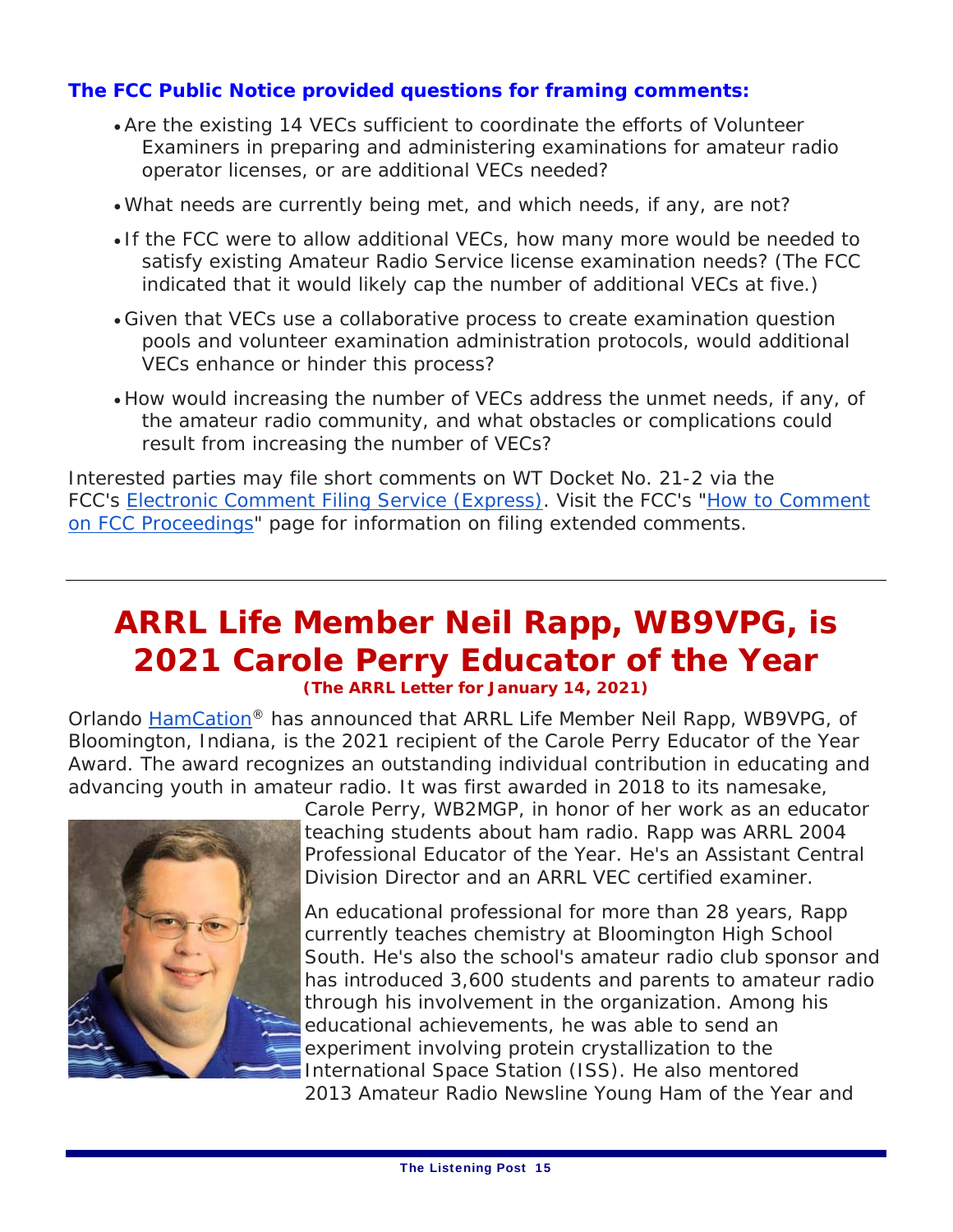ARRL William R. Goldfarb Memorial Scholarship recipient Padraig Lysandrou, KC9UUS.

Rapp got his license when he was 5 years old, and, at the time, was touted as the world's youngest ham. Now 50, he's the host and founder of the amateur radio podcast *Ham Talk Live!* He's also a member of AMSAT and was the youngest person to both join and be eligible for membership in the Quarter Century Wireless Association (QCWA). He is the editor of the "Next-Gen Contesters" column for *NCJ*.

# **Seven US Schools Move Forward in ARISS Selection Process**

**(The ARRL Letter for January 14, 2021)**

Amateur Radio on the International Space Station (ARISS) has announced that seven schools or host organizations selected for the July - December 2021 contact window have moved forward in the processes of planning to host a scheduled amateur radio contact with a space station crew member. ARISS' primary goal is to engage young people in science, technology, engineering, arts, and math (STEAM) activities and raise their awareness of space communications, radio communication, space exploration, and related areas of study and career possibilities.



The schools/organizations are:

- Monroe Carell Jr. Children's Hospital at Vanderbilt University in Nashville, Tennessee
- Tarwater Elementary School in Chandler, Arizona
- Museum of Science & Technology in Syracuse, New York
- SpaceKids Global and Girl Scouts of Citrus in Winter Park, Florida
- Illinois Wing Civil Air Patrol in St. Charles, Illinois
- Children's National Hospital in Washington, DC
- Savannah River Academy in Grovetown, Georgia

ARISS is now working with hosts to complete acceptable equipment plans that demonstrate their ability to carry out a ham radio contact. Once their equipment plan is approved by the ARISS Technical Mentors, the final list of host schools/organizations will be scheduled as their availability and flexibility match up with contact opportunities offered by NASA.

This year, ARISS celebrates 20 years of continuous amateur radio operations on the ISS.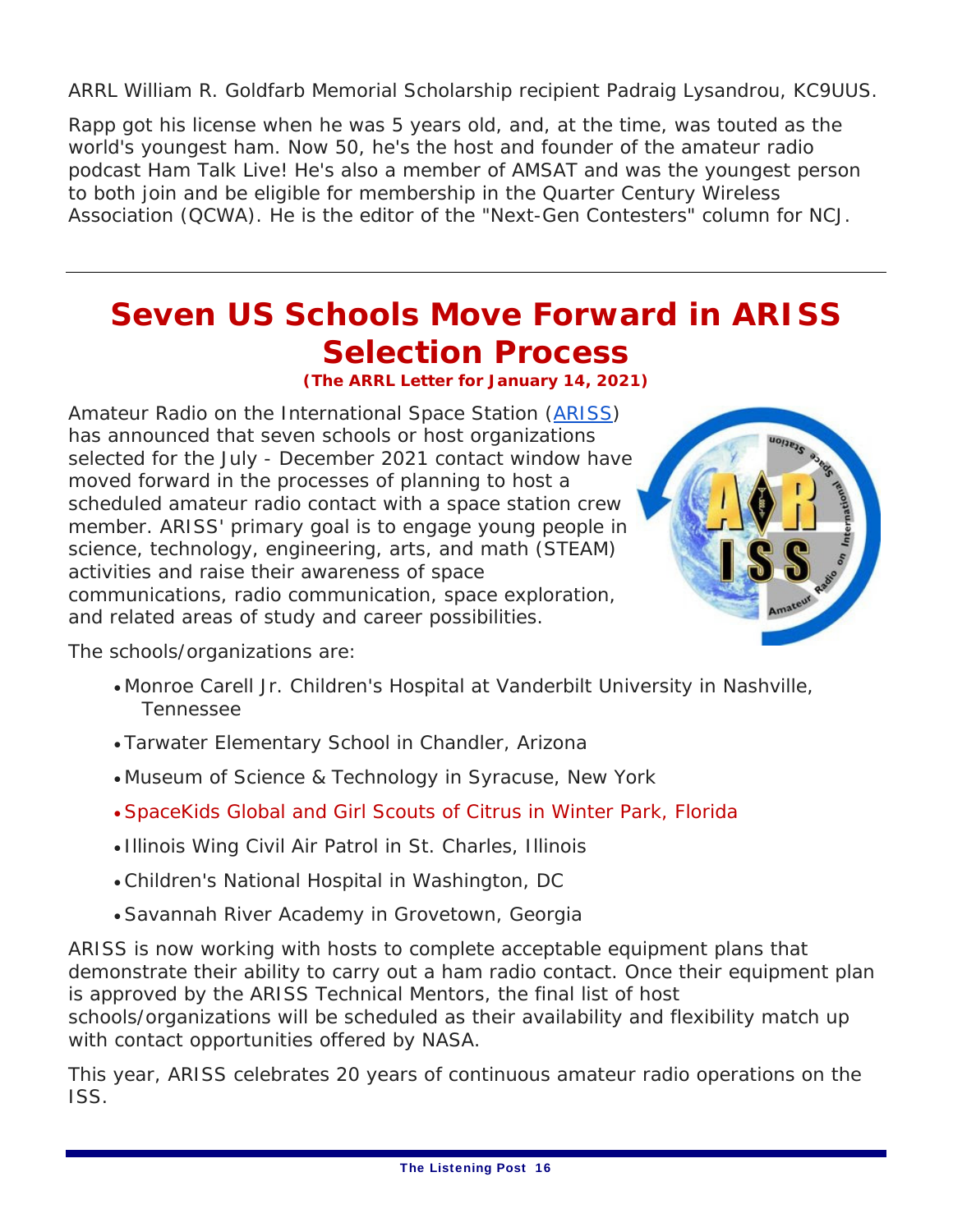# *WSJT-X* **2.4.0 to Introduce New Digital Protocol Q65**

**(The ARRL Letter for January 14, 2021)**

*WSJT-X* version 2.4.0 will introduce a new digital protocol called Q65, which, according to the *Quick Start Guide,* is designed for "minimal two-way QSOs over especially difficult propagation paths." The *Guide* said, "On paths with Doppler spread

more than a few hertz, the weak-signal performance of Q65 is the best among all *WSJT-X* modes. Q65 is particularly effective for tropospheric scatter, ionospheric scatter, and EME on VHF and higher bands, as well as other types of fast-fading signals."

The new protocol uses 65-tone frequency-shift keying and builds on the demonstrated weak-signal strengths of QRA64, introduced in 2016. User messages and sequencing are identical to those in FT4, FT8, FST4, and MSK144. Q65



employs a "unique tone" to sync time and frequency. "As with JT65, this 'sync tone' is readily visible on the waterfall spectral display," the *Guide* said.

"Unlike JT65, synchronization and decoding are effective even when meteor pings or other short signal enhancements are present. Transmit/receive sequence lengths of 15, 30, 60, 120, and 300 seconds are available. According to the *Guide*, "Q65 will enable stations with a modest Yagi and 100 W or more and to work one another on 6 meters at distances up to ~1,600 kilometers at most times, in dead-band conditions."

# **WORD TO THE WISE**

**(The ARRL Contest Update for December 23, 2020, January 6 and 20, 2021)**

#### **FFMA**

In discussions of some 6-meter contests, the letters "FFMA" may be mentioned. The Fred Fish Memorial Award was created in honor of Fred Fish, W5FF (SK). He was the first to have worked and confirmed all 488 Maidenhead grid squares in the (contiguous) US on 6 meters. As of this writing, 12 hams have achieved this award.

#### **Auroral Flutter**

Rapid changes in the ionosphere influence the radio signals using it as a medium. On HF, signals traversing the polar regions may experience flutter in slightly disturbed geomagnetic conditions. In the northern hemisphere, when strong Aurora Borealis is present (along with a high Kp index) HF polar paths are likely shut down, while North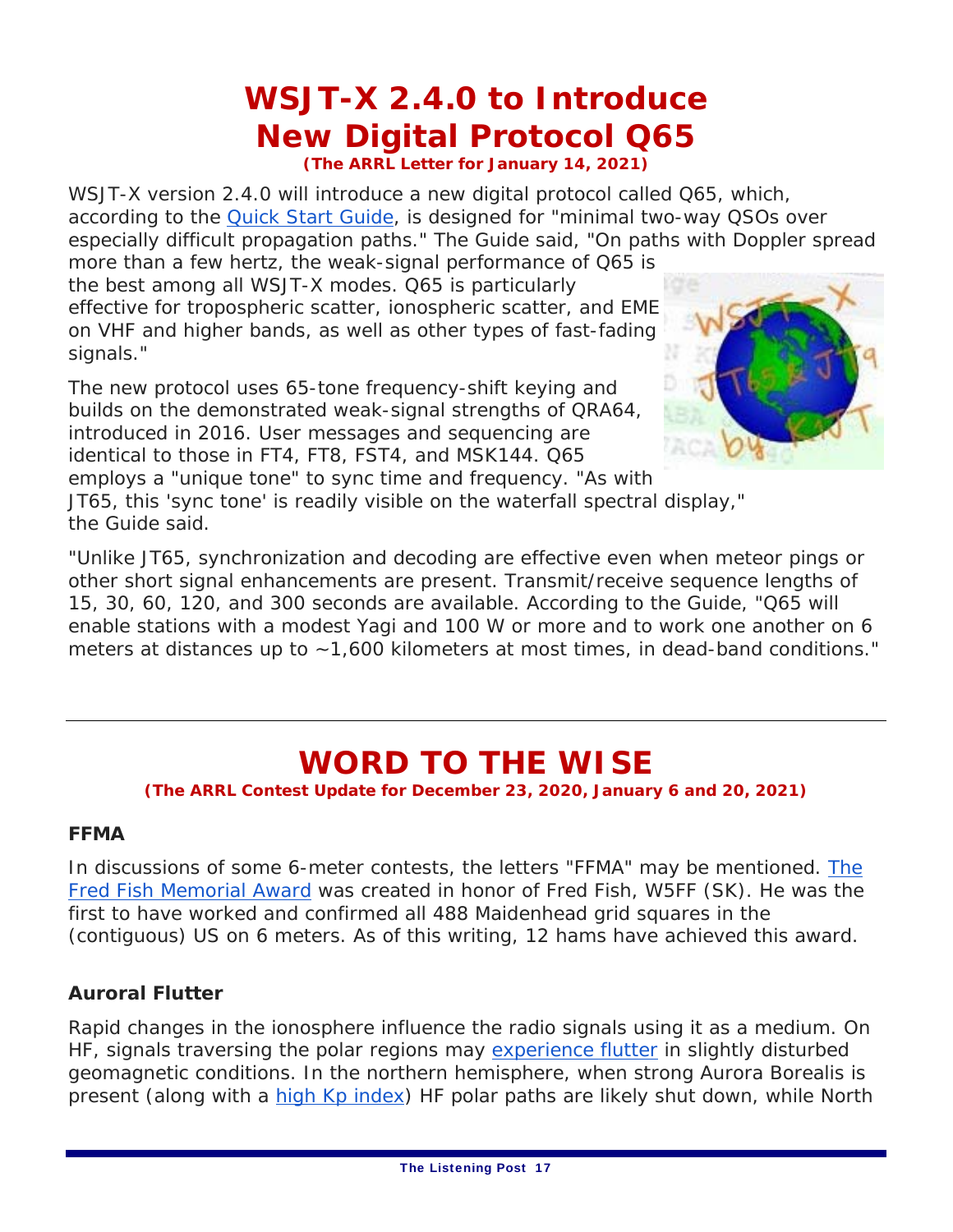American VHF and UHF operators can beam north and use the aurora itself as an imperfect reflector to make contacts. Signals have a distinctive sound, both on SSB and CW.

#### **Latency**

From Wikipedia: "(Audio) Latency refers to a short period of delay (usually measured in milliseconds) between when an audio signal enters a system and when it emerges." In the radio realm, latency can be a factor in certain types of filters, in encoding and decoding of signals, and in transmission of information between your remote station and the control point.

Super bonus extra Word to the Wise:

#### **Experiential Density**

A term coined by Valve Software's *Half-Life* team to characterize the number of events per unit time that a game player experiences. Too many, and a game can become tedious. Too few, a game may be boring. Different people may prefer different levels of experiential density. This term could be a characteristic of contests, or even certain ways to approach contest operating, for example, S&P vs. running

## **OPERATING TIP**

#### **(The ARRL Contest Update for December 23, 2020, January 6 and 20,2021)**

#### **RX and TX Operating Tips**

These are from Doug, K1DG, as part of his presentation at the 2020 Contest University. Basically, learn how to use your transceiver effectively on various bands.

For receiving, don't use the preamplifier, except maybe on 10 meters. In crowded band conditions, make sure you know how to use your radio's built in filters, or filtering (you can hear a comparatively narrow filter setting in EI2KC's video referenced in the Sights and Sounds section).

For transmitting, you can use your radio's compression features to put more energy and punch into your SSB signal, but don't overdo it and cause splatter, pick up background noise, or reduce intelligibility. You can monitor your signal to make sure you're consistently putting out a good one. For CW, make sure the rise time on your CW signal is not too fast, which can increase your transmitted bandwidth. Five milliseconds (5ms) or more is a suggested rise time. Some radios even shape rise time to further reduce energy in the sidebands.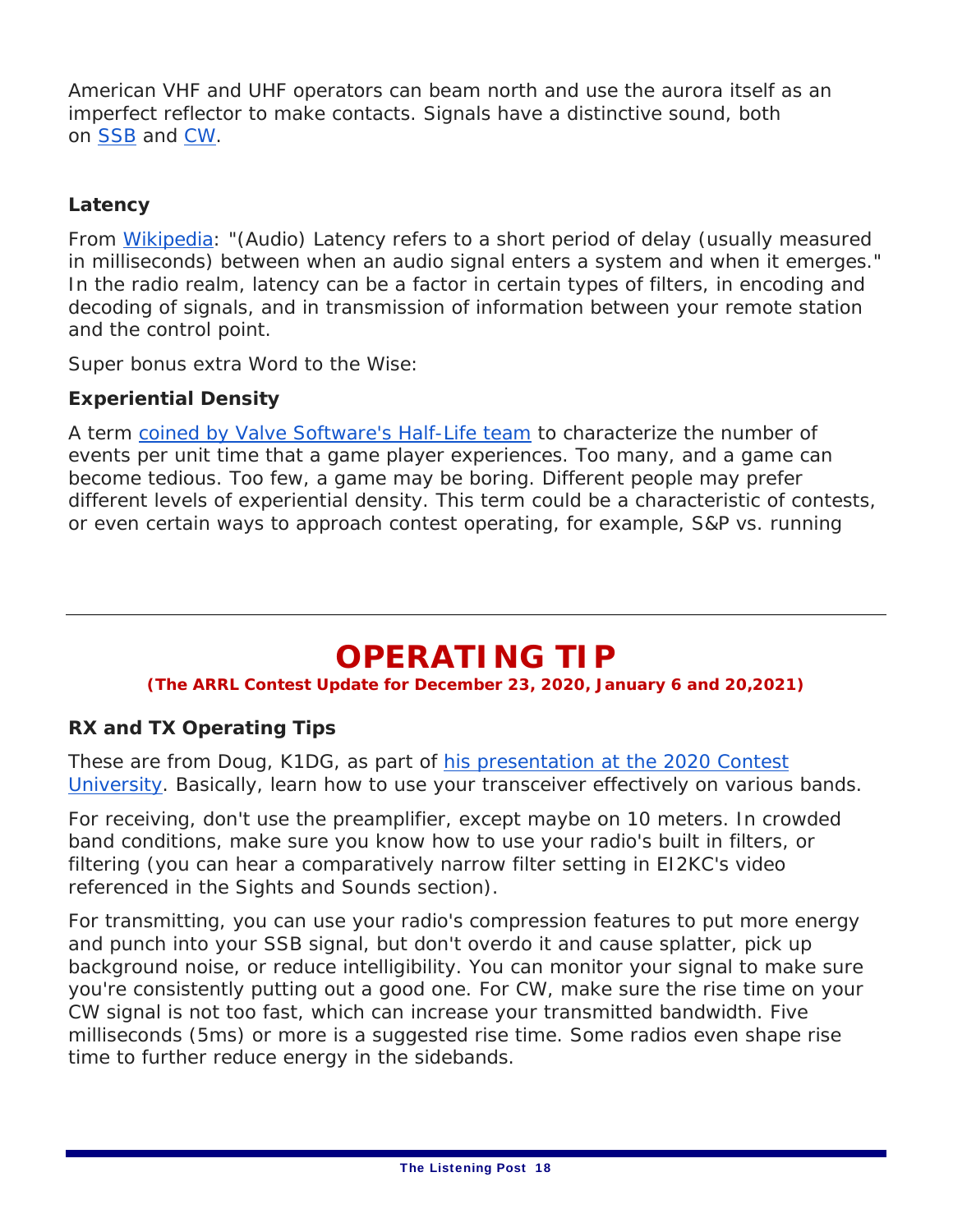#### **You Can Never Have Too Many Antennas -- Except You Can**

This one is from Frank, W3LPL, excerpted from a discussion about takeoff angles: "You can never have too many antennas -- but this is very important -- unless they interfere with each other as they very often do.

It takes a huge piece of property to avoid antenna performance degradation caused by multiple antennas within a few wavelengths (or more) of each other."

#### **Use the Right Mode for the Job**

Many contests allow the use of multiple modes as appropriate to make contacts. If you want to maximize your contest score, it pays to be where other stations are to make contacts, and also to make those contacts as quickly as possible. If conditions can support them, SSB and CW modes will probably provide a better rate than the FTx modes. Among the FT modes, FT4, with its shorter transmission time, can have higher rates than FT8. The savvy VHF/UHF contest operator will listen on the calling frequencies for SSB, FTx frequencies for FT8, scan for CW beacons, be watching for spots, and also monitor various contact coordination websites (if allowed by contest rules). They will also likely be ready for opportunistic contacts on FM. They'll be prepared on multiple frequencies, and actively switch modes to make contacts by whatever means possible, maybe even rainscatter!

### **CONVERSATION**

#### **(The ARRL Contest Update for January 6, 2021)**

This issue's Conversation section is from ARRL CEO David A. Minster, NA2AA

#### **Thinking Anew in the New Year**

At last, a new year is here! And hopefully, with it, changes for the better and a brighter outlook than 2020!

One of my roles as ARRL CEO, as I see it, is to challenge the status quo and explore ways to innovate within the hobby. Contesting is my favorite of all aspects of amateur radio, and I have many ideas about it. As we look farther into 2021, perhaps it is time to start thinking anew. To that end, I want to touch on three simple notions: Evolution, Revolution, and Fair Play.

My favorite of all forms of contesting is multi-operator. Dealing with planning, operating, and the variabilities that arise out of human interaction leads to an adrenalin-filled and unpredictable experience. With this said, are you aware of any organized sport, other than radiosport, where the team sizes are not defined? Perhaps the time has come for contest organizers to *evolve* and take a position on exactly how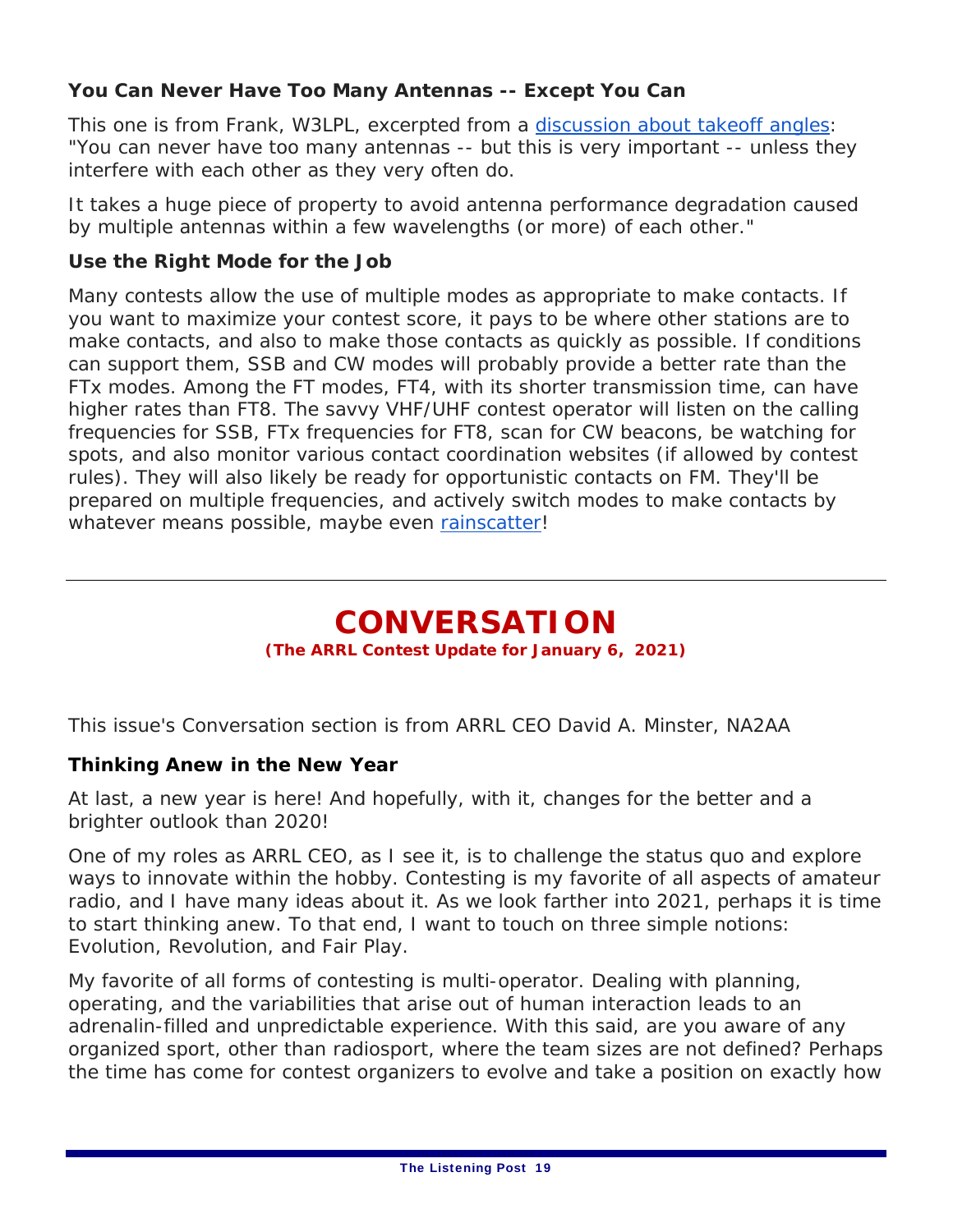many participants should be allowed on a "team." What is your view on how this makes sense in making radiosport more competitive?

Then there's the big-picture issue of remote operating in contests -- and, more specifically, the question of creating yet another category for remotes. I look at it this way: I travel to PJ4 to operate, and I remote into PJ4 to operate. In both cases, I must pay to rent the station. Whether I fly there or connect there, it's still me, a radio, and an antenna. Why wouldn't one category cover both scenarios? What are your thoughts on needing a new category for remote stations?

There are legitimate issues with remote stations, such as when one station is being accessed by different operators over the course of a contest, but the station itself is limited to one call sign. The rules that exist today did not foresee this issue! John, W2GD, recently did a fantastic write-up (pages 14-17) for the Frankford Radio Club's newsletter, covering the issues and considerations of remote radio and contesting.

Contesting from remote stations is here to stay. It will continue to grow. Opportunities to rent stations that are not yours will also grow. We can choose to deal with the implications, or continue to bump into restrictions that never took these scenarios into consideration. At ARRL, we have begun reviewing how the issue of remote operating impacts all ARRL contests, and will be providing suggestions to the PSC on how contest rules might evolve accordingly.

In terms of *revolution*, it seems to me that contesting is being affected by the one real truth of the digital transformation of society: people are "on" 24 hours a day, and yet never have time for anything. We must revolutionize radiosport to create "contests within contests" that offer ways to spend a portion of the weekend operating and competing for a win. Brooke Allen, N2BA, a brilliant Wall Street technology guy, has many ideas on creating new forms of contesting, especially for younger hams who may be more driven by shorter "games" where real-time scoring drives the adrenalin rush of competition much in the way a first-person shooter game does.

When writing my column for an upcoming issue of *QST*, I went into the scores database of CQWW to do some analysis. As I went through the results year by year, there was one thing that never changed: if you don't operate from Africa, it is very likely you cannot win, place, or show in CQWW. It may be time to take a page from Stew Perry and analyze what a big DX contest looks like when your score is based on band, distance, and power for each contact made. What becomes important? Does location get neutralized so that a station in Asia now has a chance of winning? Analyzing the years of excellent data from both CQWW and ARRL DX could revolutionize these events and lead to the creation of a more globally competitive contest.

And finally, on the issue of *fair play*, there are a number of topics worthy of mentioning: excessive power, VPN self-spotting, and the implications of an operation streaming in real time, among others.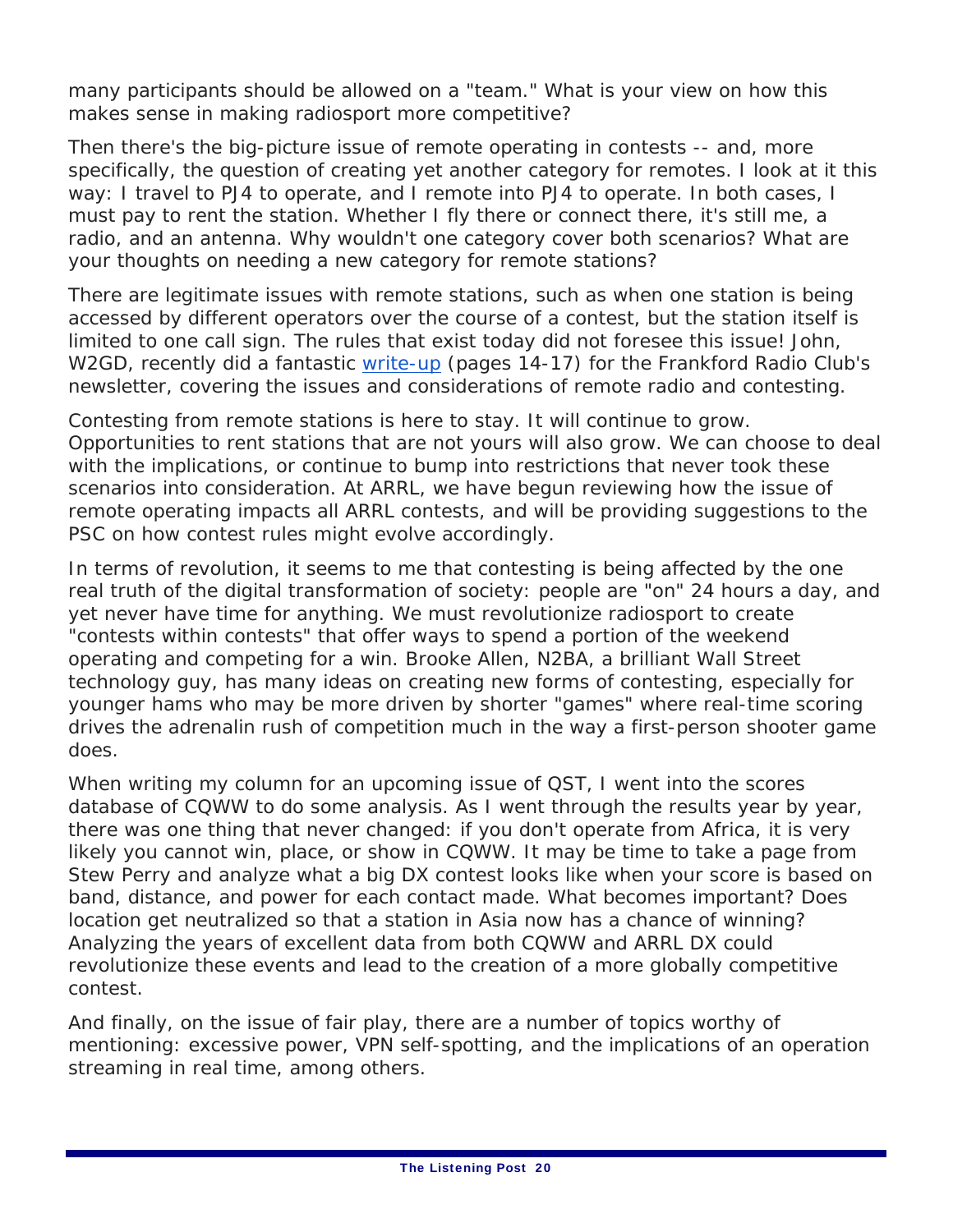One contesting issue that ARRL is looking at is the consequences of a wide or dirty signal. On one hand, there are those who shun one type of radio because it is "too clean," and allow stations to elbow in too close to hold a run frequency. On the other hand, hearing key clicks on the bands during a CW contest today is unforgivable, and yet, they are there, in every contest. In the name of fair play, ARRL is evaluating ways to create operating standards, use voluntary reporting and education to improve conditions, and ultimately hold accountable those stations that are not living up to proper signal quality.

The views and ideas that I have highlighted here are far from being the only ones that are worthy of attention. For me, the steps toward innovation in contesting come down to identifying an issue or idea, fearlessly challenging the status quo, and seeing how we can make radiosport more exciting, and engaging -- and for more participants, so that it can grow! I'd love to hear your ideas. Drop me an e-mail at ceo@arrl.org.

Here's wishing you a great remaining contest season, and a very happy and healthy 2021.

David A. Minster, NA2AA

| <u>UVCCINI Y INCLUITO INCLUVOI IN IVICCLII ILIJO</u> |         |                                                                             |
|------------------------------------------------------|---------|-----------------------------------------------------------------------------|
| Mon @ 20:00                                          | 147.090 | Seminole ARES Net - Except - First Monday of<br>the month (146.460 Simplex) |
| Tues @ 19:00                                         | 145.350 | <b>Osceola ARES Net</b>                                                     |
| Tues @ 19:30                                         | 147.195 | <b>Quarter Century Wireless Association</b>                                 |
| Tues @ 20:00                                         | 146.760 | <b>Wayne Nelson Trader's Net</b>                                            |
| Wed $@$ 19:00                                        | 147.300 | <b>Disney Emergency Amateur Radio Service</b>                               |
| Wed @ 21:00                                          | 432.090 | Florida Weak Signal Group                                                   |
| Thur @ 19:00                                         | 443.050 | <b>Orange County ARES Net</b>                                               |
| Thur @ 20:30                                         | 432.090 | Florida Weak Signal Group                                                   |

## **Weekly Radio Network Meetings**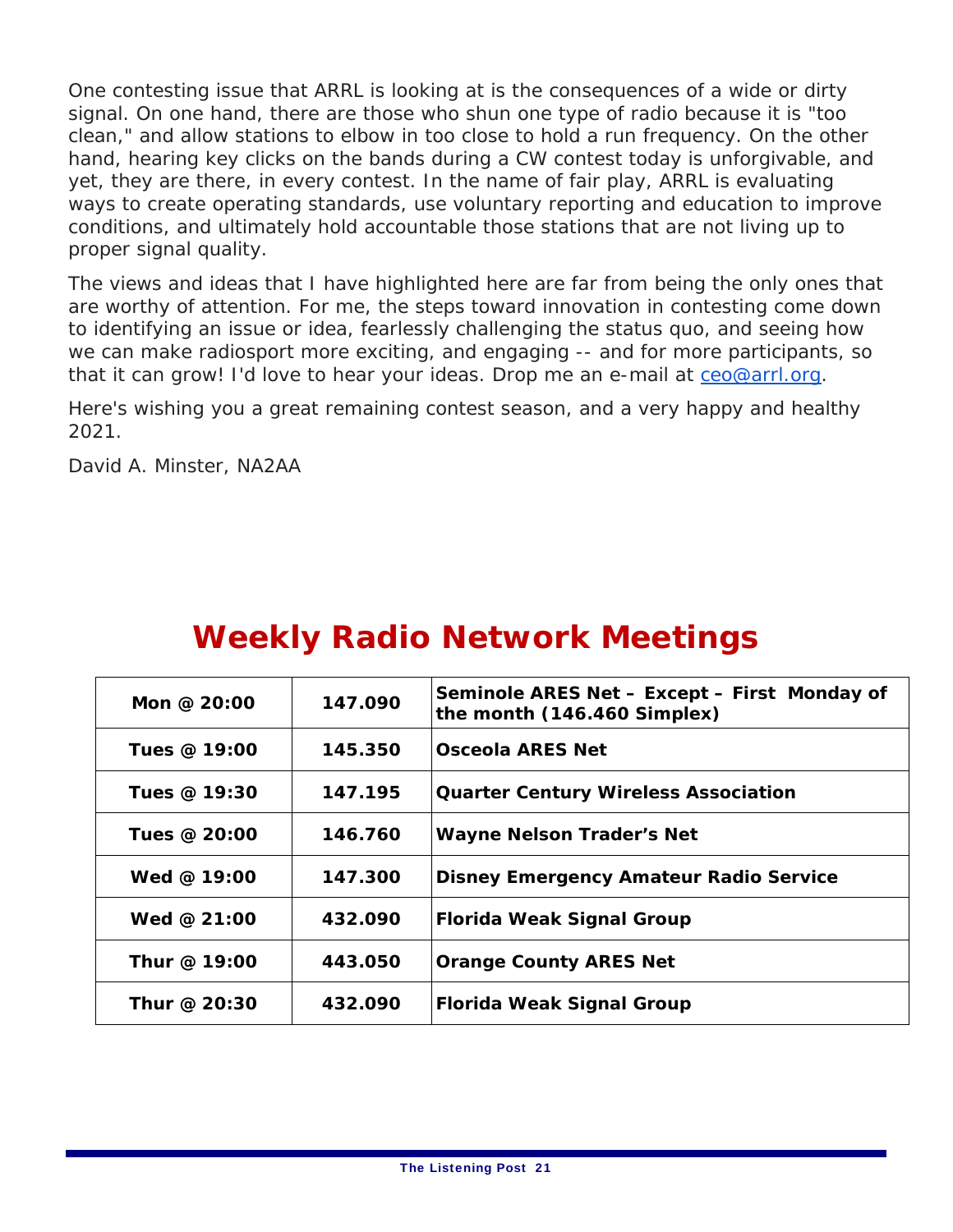# **OARC Meetings and Events 2021**

| February 3, Wednesday | Virtual Meeting, 7:00pm YouTube Live! and Zoom |
|-----------------------|------------------------------------------------|
| February 12-14        | HamCation <sup>™</sup> Special Edition 2021    |
| March 3, Wednesday    | Virtual Meeting, 7:00pm YouTube Live! and Zoom |
| April 7, Wednesday    | Virtual Meeting, 7:00pm YouTube Live! and Zoom |
| May 5, Wednesday      | Virtual Meeting, 7:00pm YouTube Live! and Zoom |
| June 2, Wednesday     | Virtual Meeting, 7:00pm YouTube Live! and Zoom |
| <b>June 26-27</b>     | <b>ARRL Field Day</b>                          |
| July 7                | Meeting, 7:30pm at the Beardall Center         |
| <b>August 4</b>       | Meeting, 7:30pm at the Beardall Center         |
| September 8           | Meeting, 7:30pm at the Beardall Center         |
| October 6             | Meeting, 7:30pm at the Beardall Center         |
| November 3            | Meeting, 7:30pm at the Beardall Center         |
| December 1            | <b>No Club Meeting</b>                         |
| December 4            | <b>Christmas Party</b>                         |

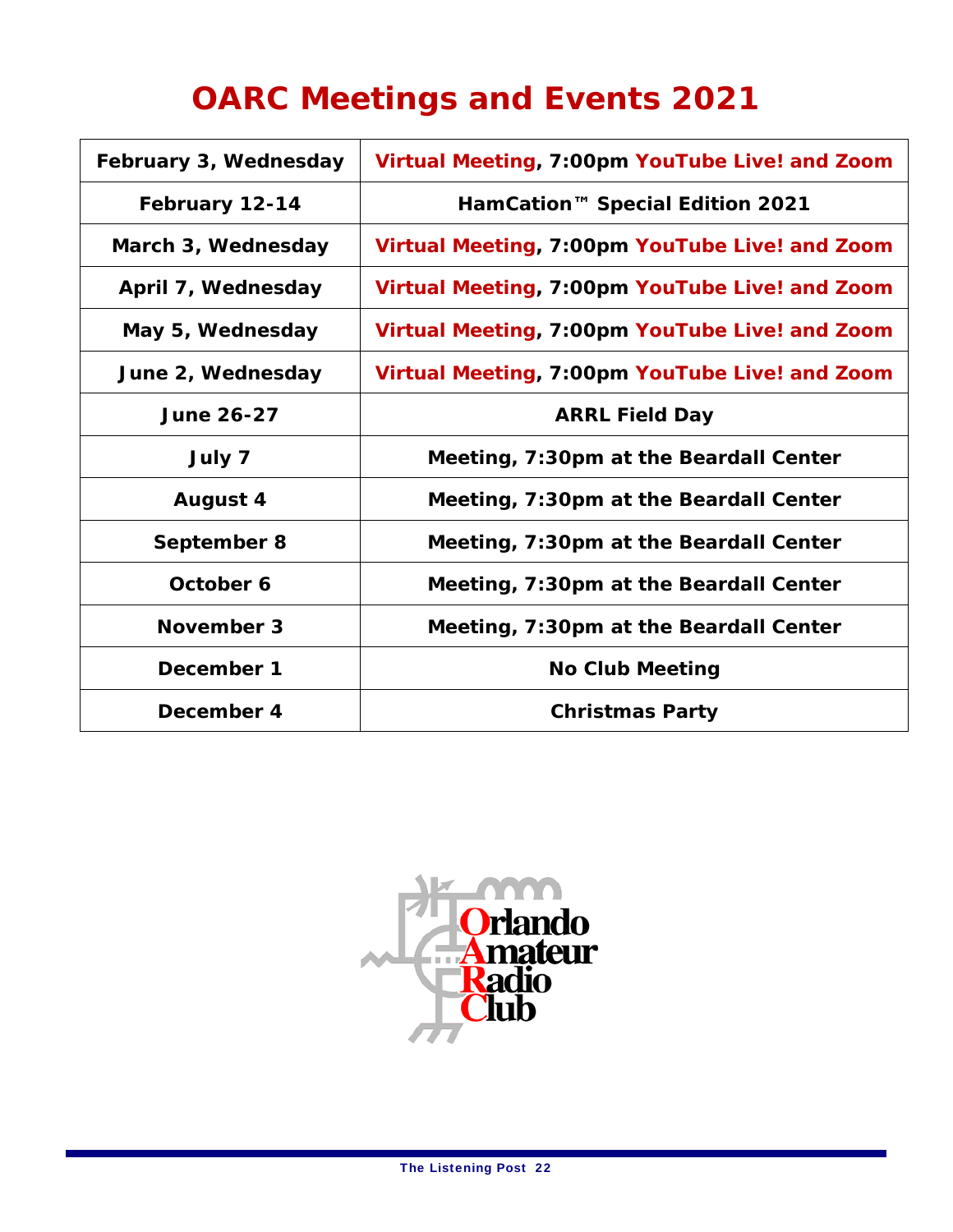

# OARC Membership Application

**Make checks payable to: Orlando Amateur Radio Club** 

**Mail to: Orlando Amateur Radio Club Post Office Box 574962 Orlando FL 32857**

To have your membership card mailed to you, please include a SASE with your check.

| Date: 1 20 [ ] Regular Member [ ] Family Member [ ] Associate Member<br>[ ] New Membership [ ] Renewal [ ] CMP    |                        |                                                                                                                                                                                                                                |  |
|-------------------------------------------------------------------------------------------------------------------|------------------------|--------------------------------------------------------------------------------------------------------------------------------------------------------------------------------------------------------------------------------|--|
|                                                                                                                   |                        |                                                                                                                                                                                                                                |  |
|                                                                                                                   |                        |                                                                                                                                                                                                                                |  |
|                                                                                                                   |                        |                                                                                                                                                                                                                                |  |
|                                                                                                                   |                        |                                                                                                                                                                                                                                |  |
| (Home) Phone: _________________________(Cell) Phone __________________________Birth Month________________         |                        |                                                                                                                                                                                                                                |  |
| Rates: Regular [ ] 1 year \$15.00 [ ] 3 years \$40.00 [ ] 6 years \$75.00                                         |                        |                                                                                                                                                                                                                                |  |
| Rates: Family [ ] 1 year \$5.00 per family member Husband, Wife or Child under 18                                 |                        |                                                                                                                                                                                                                                |  |
| Rates: Associate [ ] 1 year \$15.00                                                                               |                        | Dues Total: The Contract of the Contract of the Contract of the Contract of the Contract of the Contract of the Contract of the Contract of the Contract of the Contract of the Contract of the Contract of the Contract of th |  |
| All Membership(s) will expire ONE, THREE or SIX year(s) from date paid.<br>Are you an ARRL Member: [ ] Yes [ ] No |                        |                                                                                                                                                                                                                                |  |
| Name Badges: White letters on Black background with Gold embossed OARC logo.                                      |                        |                                                                                                                                                                                                                                |  |
| [ ] Regular 3" x 1.5" @ \$10.00 each                                                                              |                        |                                                                                                                                                                                                                                |  |
|                                                                                                                   | Call _________________ |                                                                                                                                                                                                                                |  |
| All badges are to be picked up at the General meeting or add \$3.00 for shipping & handling.                      |                        |                                                                                                                                                                                                                                |  |
| Shipping & Handling: [ ] Yes [ ] No                                                                               |                        |                                                                                                                                                                                                                                |  |
| Badges ______________ S&H ______________ Total ___________                                                        |                        |                                                                                                                                                                                                                                |  |

The Listening Post 23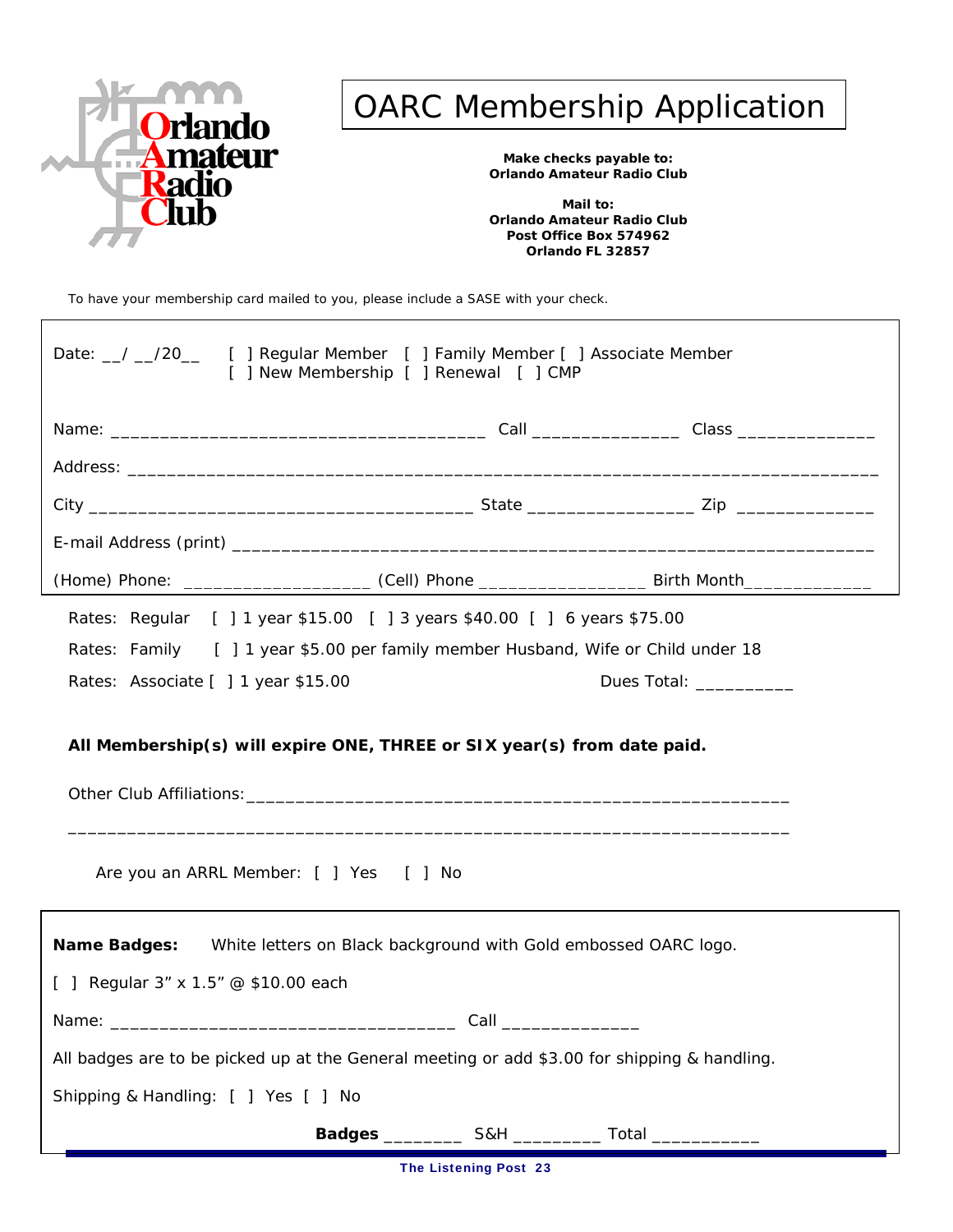

## HAMCATION® COMMERCIAL VENDORS

| Company                               | Website                             |
|---------------------------------------|-------------------------------------|
| <b>NEX-GEN Custom Hot Spots</b>       | https://hamradio1.com/              |
| Signman of Baton Rouge                | https://www.thesignman.com/         |
| <b>RT Systems</b>                     | https://www.rtsystemsinc.com/       |
| NorthWest Digital                     | http://nwdigitalradio.com/          |
| <b>Expert Linears</b>                 | https://www.expertlinears.com/      |
| <b>TNO7 Engineering</b>               | https://tn07.com/                   |
| <b>Times Microwave</b>                | https://www.timesmicrowave.com/     |
| <b>ABR Industries LLC</b>             | https://abrind.com/                 |
| Ham Radio Outlet                      | https://www.hamradio.com/           |
| Mastrant                              | https://www.mastrant.com/           |
| <b>Heil Sound</b>                     | https://heilsound.com/              |
| Giga Parts                            | https://www.gigaparts.com/          |
| M2 Antenna                            | https://www.m2inc.com/              |
| <b>W2IHY Technologies</b>             | https://w2ihy.com/                  |
| Peet Brothers                         | https://www.peetbros.com/shop/      |
| <b>Tornado Alert</b>                  | https://tornadoalert.com/           |
| <b>Information Station Specialist</b> | https://www.theradiosource.com/     |
| The Wireman Inc                       | https://thewireman.com/             |
| Ham Radio Deluxe                      | https://www.hamradiodeluxe.com/     |
| Aluma Tower                           | https://www.alumatower.com/         |
| <b>Cable Experts</b>                  | http://www.cablexperts.com/         |
| <b>Arlan Communications</b>           | http://www.arlancommunications.com/ |
| <b>Wolf River Coils</b>               | https://www.wolfrivercoils.com/     |
| QuickSilver                           | https://www.qsradio.com/            |
| <b>Tower Electronics</b>              | http://www.pl-259.com/              |
| Vibroplex                             | http://www.vibroplex.com/           |
| Comet Antenna                         | https://cometantenna.com/           |
| <b>WBOW</b>                           | https://www.wb0w.com/               |
| <b>Diamond Antennas</b>               | https://www.diamondantenna.net/     |
| <b>Batteries America</b>              | https://batteriesamerica.com/       |

### **WWW.HAMCATION.COM**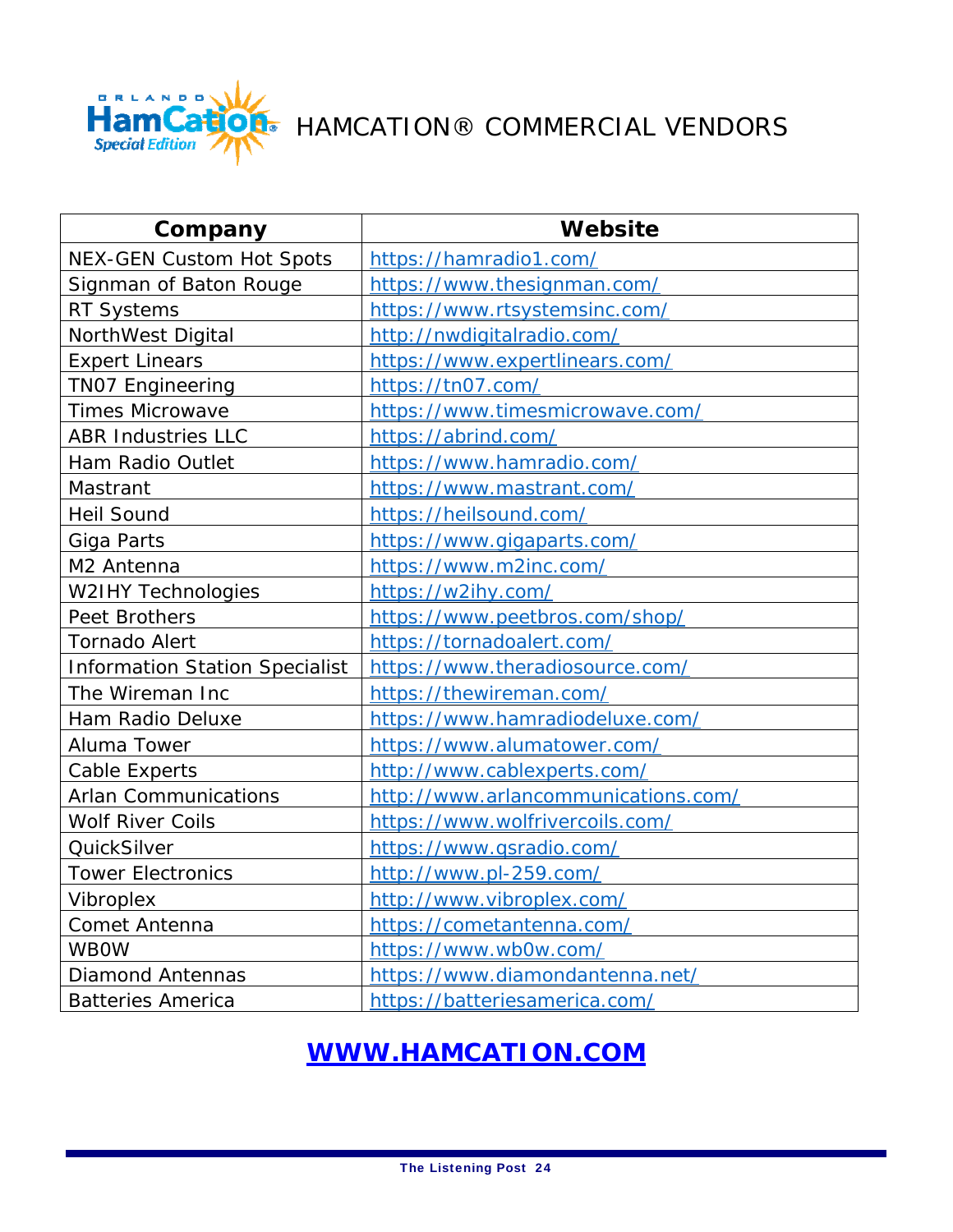

## HAMCATION® COMMERCIAL VENDORS

| Company                    | Website                                          |
|----------------------------|--------------------------------------------------|
| <b>Bridgecomm Systems</b>  | https://www.bridgecomsystems.com/                |
| <b>Buddipole</b>           | https://www.buddipole.com/                       |
| Gifts 4 HAMS               | https://www.gifts4hams.com/                      |
| RadioWavz                  | https://www.radiowavz.com/                       |
| <b>N3ZN Keys</b>           | https://www.n3znkeys.com/                        |
| West Mountain Radio        | http://www.westmountainradio.com/                |
| SteppIR                    | https://www.steppir.com/                         |
| JT Communications          | https://www.jtcomms.com/                         |
| Yaesu USA                  | https://www.yaesu.com/                           |
| Elecraft                   | https://elecraft.com/                            |
| Alpha Antenna              | https://alphaantenna.com/                        |
| <b>R&amp;L Electronics</b> | http://www.randl.com/                            |
| <b>JVC Kenwood</b>         | https://www.kenwood.com/usa/com/                 |
| M&P Coax                   | https://messi.it/en                              |
| <b>CushCraft Antennas</b>  | https://mfjenterprises.com/collections/cushcraft |
| Mirage Amps                | https://mfjenterprises.com/collections/mirage    |
| <b>Hygain Antennas</b>     | https://mfjenterprises.com/collections/hy-gain   |
| <b>Ameritron Amps</b>      | https://mfjenterprises.com/collections/ameritron |
| <b>MFJ Enterprises</b>     | https://mfjenterprises.com/                      |
| <b>Flex Radio</b>          | https://www.flexradio.com/                       |
| EZ Hang                    | https://www.ezhang.com/                          |
| Elad                       | https://shop.elad-usa.com/                       |
| Green Heron Engineering    | https://www.greenheronengineering.com/           |
| Icom America               | https://www.icomamerica.com/en/                  |
| Ham World Inc              | https://hamworldinc.com/                         |
| <b>Gold Medal Ideas</b>    | https://www.goldmedalideas.com/                  |
| ULTIMAX ANTENNA            | https://ultimax-antennas.com/                    |
| Shack in a Box             | https://shack-in-a-box.com/                      |
| Hamsource                  | https://www.hamsource.com/                       |
| <b>Rfinder LLC</b>         | https://rfinder.shop/                            |

### **WWW.HAMCATION.COM**